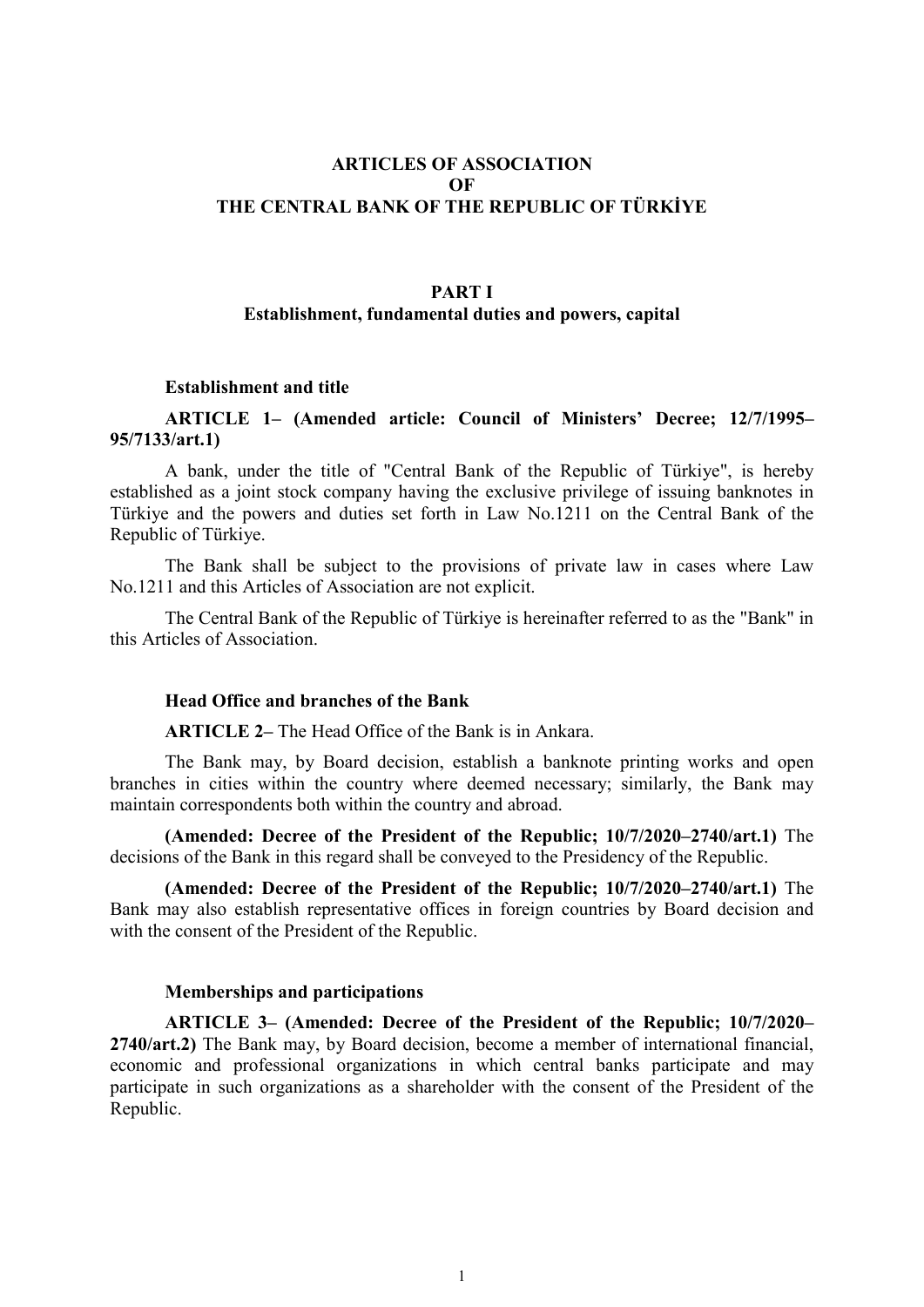### Fundamental duties and powers

# ARTICLE 4– (Amended article and heading: Council of Ministers' Decree; 16/5/2002–2002/4262/art.1)

The primary objective of the Bank shall be to maintain price stability. The Bank shall determine on its own discretion the monetary policy that it shall implement and the monetary policy instruments that it is going to use in order to maintain price stability.

The Bank shall, provided that it shall not conflict with the objective of maintaining price stability, support the growth and employment policies of the Government.

The fundamental duties and powers of the Bank shall be as follows:

I- The fundamental duties of the Bank shall be:

a) to carry out open market operations,

b) to take necessary measures in order to protect the domestic and international value of the Turkish Lira and to establish the exchange rate regime to determine the parity of the Turkish Lira against gold and foreign currencies jointly with the Government, to execute spot and forward purchase and sale of foreign exchange and banknotes, foreign exchange swaps and other derivatives transactions in order to determine the value of the Turkish Lira against foreign currencies,

c) (Amended sub-subparagraph: Decree of the President of the Republic; 10/7/2020–2740/art.3) to determine the procedures and principles of reserve requirements and liquidity requirement by taking into consideration the deemed appropriate on-balance sheet items or off-balance sheet items of banks and other financial institutions to be deemed appropriate by the Bank,

d) to conduct rediscount and advance operations,

e) to manage the gold and foreign exchange reserves of the country,

f) (Amended sub-subparagraph: Council of Ministers' Decree; 15/9/2014– 2014/6792/art.1) to regulate the volume and circulation of the Turkish Lira, to establish payment, securities transfer and settlement systems, to ensure the uninterrupted operation and oversight of the systems established and to be established and to make necessary regulations, to determine the methods and instruments including electronic environment that shall be used for payments,

g) to take precautions for enhancing the stability in the financial system and to take regulatory measures with respect to money and foreign exchange markets,

h) to monitor the financial markets,

i) to determine the terms and types of deposits in banks and the terms of participation funds in special finance houses.

II- Fundamental powers of the Bank:

a) The privilege of issuing banknotes in Türkiye shall rest exclusively with the Bank.

b) The Bank shall determine the inflation target together with the Government and shall, in compliance with this, adopt the monetary policy. The Bank shall be exclusively authorized and responsible in the implementation of monetary policy.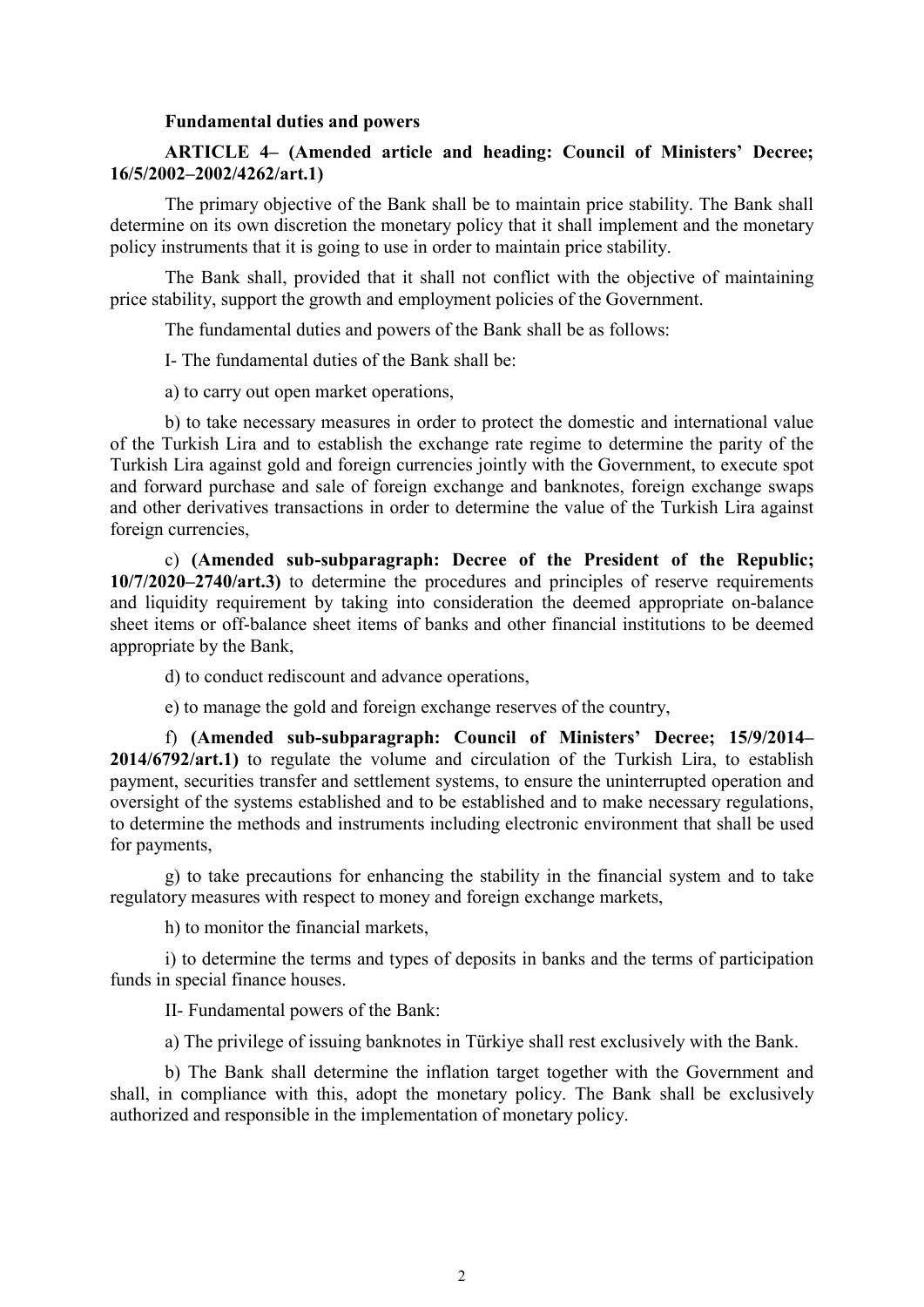c) The Bank shall, with the objective to maintain price stability, be authorized to use the monetary policy instruments described in the Organic Law of the Bank and to directly determine and implement other monetary policy instruments that it deems appropriate as well.

d) The Bank shall, under extraordinary conditions and in cases when the resources of the Savings Deposits Insurance Fund are insufficient, be authorized to grant advance to this Fund in accordance with the procedures and principles that it shall determine.

e) The Bank shall, as the lender of last resort, carry out the operations of extending credit to banks.

f) The Bank shall, in accordance with the procedures and principles that it shall determine, be authorized to request from banks the interest rates which they will charge in credit operations and deposit-taking.

g) The Bank shall, in order to monitor financial markets, be authorized to request necessary information and to gather statistical information from banks, other financial institutions and from establishments and institutions assigned to regulate and supervise these. (Added sentences: Decree of the President of the Republic; 10/7/2020–2740/art.3) The Bank's requests shall be covered in real-time and instantly. In order for these requests to be covered, access systems may be installed to data processing systems of establishments and institutions by the Bank. All types of procedures and principles pertaining to implementation shall be determined by the Bank.

III- Main advisory duties of the Bank:

a) (Amended: Decree of the President of the Republic; 10/7/2020–2740/art.3) The Bank shall be the financial and economic advisor, the fiscal agent and the treasurer of the Government. The relation of the Bank with the Government shall be maintained through the President of the Republic or through a minister that he/she shall appoint.

b) The Bank shall present its views to the Government, on the issues to be requested with respect to financial system.

c) (Amended: Decree of the President of the Republic; 10/7/2020–2740/art.3) The Bank may convey its opinions and observations regarding banks and other financial institutions that it shall deem appropriate to the Presidency of the Republic and to institutions authorized to regulate and supervise these establishments and institutions.

The Bank shall be assigned and authorized to make and implement regulations regarding the duties and powers entrusted to it by its Organic Law and legislation, and shall be assigned and authorized to supervise the compliance with these regulations and the accuracy of the information sent to it, with these establishments and institutions subject to the said regulations.

The Bank shall enjoy absolute autonomy in exercising the powers and carrying out the duties granted by its Organic Law under its own responsibility.

The Bank shall participate to the bankrupt's estate as a privileged creditor for the amount of its claims and the interest pertaining to them, in the event of bankruptcy of the bank, person or institution with whom the Bank undergoes a transaction during the course of implementing monetary policy instruments.

Actions for damages resulting from the performance by the Bank staff members of their duties shall only be filed against the Bank. The right of recourse of the Bank shall be reserved.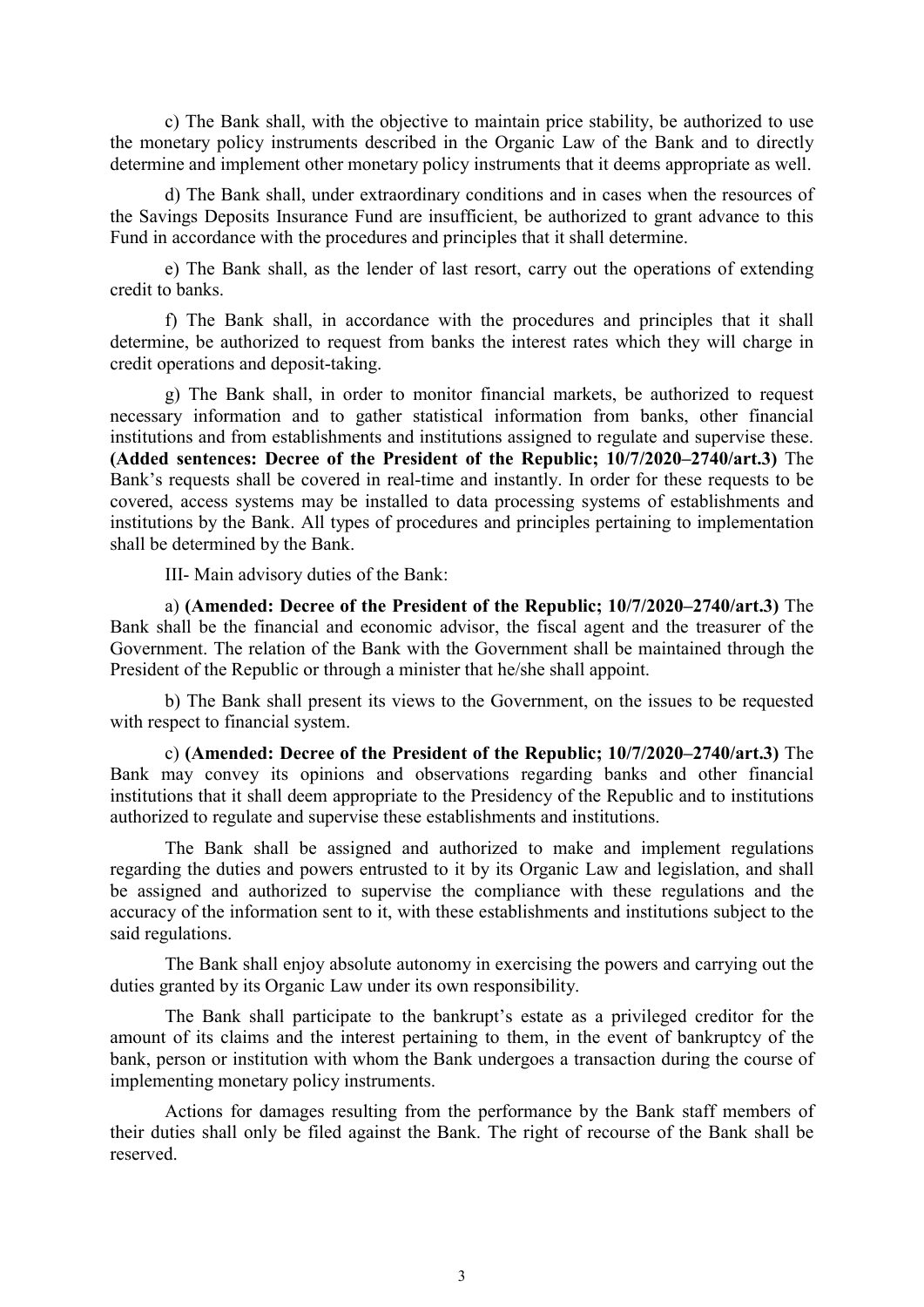#### Capital and shares of the Bank

# ARTICLE 5– (Amended article: Council of Ministers' Decree; 24/6/1988– 88/13075/art.1)

The capital of the Bank shall be TL 25,000,000,000 and shall be divided into 250,000 shares, each with a value of TL 100,000. (Amended: Decree of the President of the Republic; 10/7/2020–2740/art.4) This capital may be increased with the approval of the President of the Republic. The nominal values of the shares shall be TL 100,000, 200,000, 500,000, 1,000,000, 5,000,000 and 10,000,000.<sup>1</sup>

### Type of shares

ARTICLE 6– The shares of the Bank shall be registered.

The shares shall not be divisible against the Bank. In cases where a share is owned by more than one person, their rights against the Bank can be exercised only through a representative. In the event that they fail to appoint a joint representative, notifications to be made by the Bank to any one of the said persons shall be valid for all.

## Classes of shares

**ARTICLE 7–** The shares shall be divided into  $(A)$ ,  $(B)$ ,  $(C)$  and  $(D)$  classes.

#### Class (A) shares

ARTICLE 8– Each class (A) share shall consist of at least 100 shares. This class of shares shall belong solely to the Treasury and shall not fall below fifty one percent of the capital.

#### Class (B) shares

ARTICLE 9– Class (B) shares shall be allocated to the national banks operating in Türkiye.

### Class (C) shares

ARTICLE 10– A maximum of 15,000 shares of the Bank capital shall be allocated as class (C) shares to the banks other than the national banks and to privileged companies.

### Class (D) shares

-

ARTICLE 11– Class (D) shares shall be allocated to Turkish commercial institutions and to legal and real persons of Turkish nationality.

 $<sup>1</sup>$  In accordance with the Law on the Currency Unit of the Republic of Türkiye No. 5083 dated January</sup> 28, 2004, the capital of the Bank is TL 25.000; the nominal values of the shares are Kr 10, Kr 20, Kr 50, TL 1, TL 5, TL 10 respectively.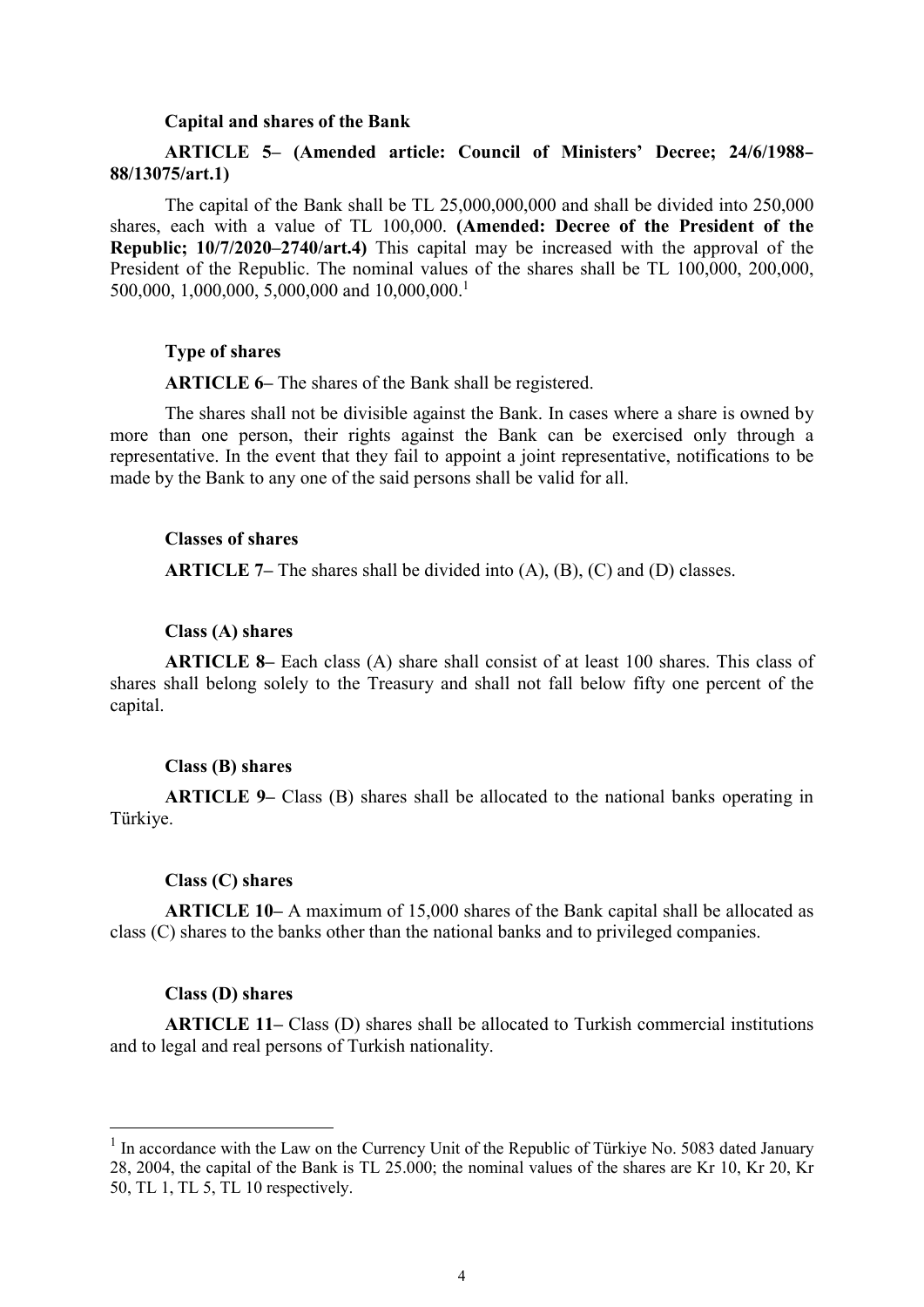#### Change in the classes of shares

ARTICLE 12– The Bank shall immediately conclude the requests for the conversion of shares from one class to another. No commission shall be charged for the conversion of shares from one class to another.

Sale of a share shall be subject to the consent of the Bank upon a request to be made through a declaration of seller and purchaser the sample of which shall be prepared by the Bank.

The number of class (C) shares shall in no event exceed 15,000 shares set forth by the Law.

## PART II Organization and organs of the Bank

## **Organs**

ARTICLE 13– (Amended article and heading: Council of Ministers' Decree; 16/5/2002–2002/4262/art.2)

Organs of the Bank shall be as follows:

- a) General Assembly,
- b) Board,
- c) Monetary Policy Committee,
- d) Audit Committee,
- e) Office of the Governor,
- f) Executive Committee.

## CHAPTER I General Assembly of Shareholders

## General Assembly meetings and right to vote

## ARTICLE 14– A) General Assembly meetings

The shareholders who are registered in the share book of the Bank shall constitute the General Assembly of Shareholders of the Bank.

(Amended sub-paragraph: Decree of the President of the Republic; 31/1/2019– 684/art.1) The General Assembly meetings shall convene every year within three months as of the end of the accounting period and on a date to be determined by the Board.

The General Assembly shall, should the need arise, be called to extraordinarily convene under the provisions of the Turkish Commercial Code.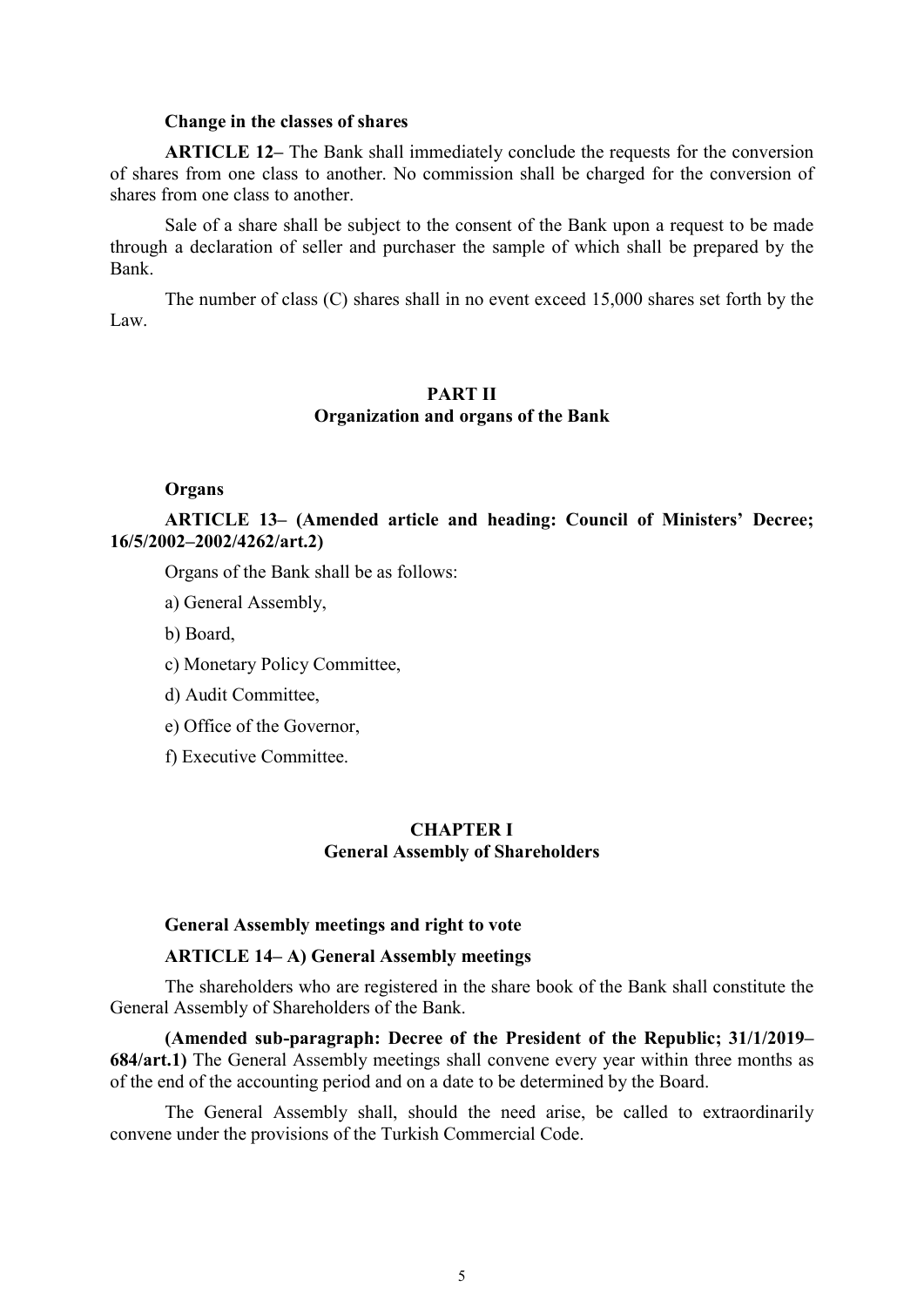(Amended sub-paragraph: Council of Ministers' Decree; 29/5/2017– 2017/10431/art.1) The invitation for the General Assembly meeting shall be made at least two weeks prior to the meeting date excluding the dates of announcement and meeting.

Announcement of the invitation to the meeting shall be made, not only in the Turkish Trade Registry Gazette, but also in newspapers published in Ankara and, if deemed appropriate by the Board, in places where the Bank branches are located.

The date of the meeting shall be notified also by registered mail to the shareholders whose addresses are known.

Agenda to be set up by the Board shall be shown in the announcement of the invitation to the General Assembly and invitation letters.

### B) Quorum

The General Assembly shall convene with the participation of the shareholders representing at least 51 % of the Bank's capital except as otherwise provided in this Articles of Association. If this majority is not reached at the first meeting, the General Assembly shall be invited to convene again. The shareholders present at the second meeting shall be authorized to negotiate and take decisions notwithstanding the amount of capital they represent.

The shareholders may cast their votes in person or through their representatives.

The power of attorney furnished to the representatives of real person shareholders must be in compliance with the sample to be prepared by the Board.

The representatives of the Treasury and other legal person shareholders may on the other hand, participate in the General Assembly with a document verifying their representative authority, identity and the amount of shares they represent.

The Board shall take the required precautions to determine whether the shareholders are authorized to participate in the meetings and negotiations and to exercise their rights to vote.

The Board shall, at the same time, ensure the drawing up of a minutes for the decisions taken and elections made and for the declarations of the shareholders.

(Amended first sentence: Council of Ministers' Decree; 29/5/2017– 2017/10431/art.1) A list signed by the Chairman shall be drawn, showing the names, addresses, and the amount of shares of the shareholders or their representatives present at the General Assembly meeting, and shall, prior to the meeting, be kept available at the place where the General Assembly shall be held. This list shall be attached to the minutes of the General Assembly together with other documents pertaining to the invitation for the meeting.

General Assembly decisions shall be taken with the majority of existing votes.

Decisions taken at the General Assembly meetings shall be binding upon the shareholders who were not present at the meeting or upon those who were present but who cast opposing votes as well.

General Assembly shall, before beginning discussions, elect two persons from among shareholders or their representatives to collect and classify the votes.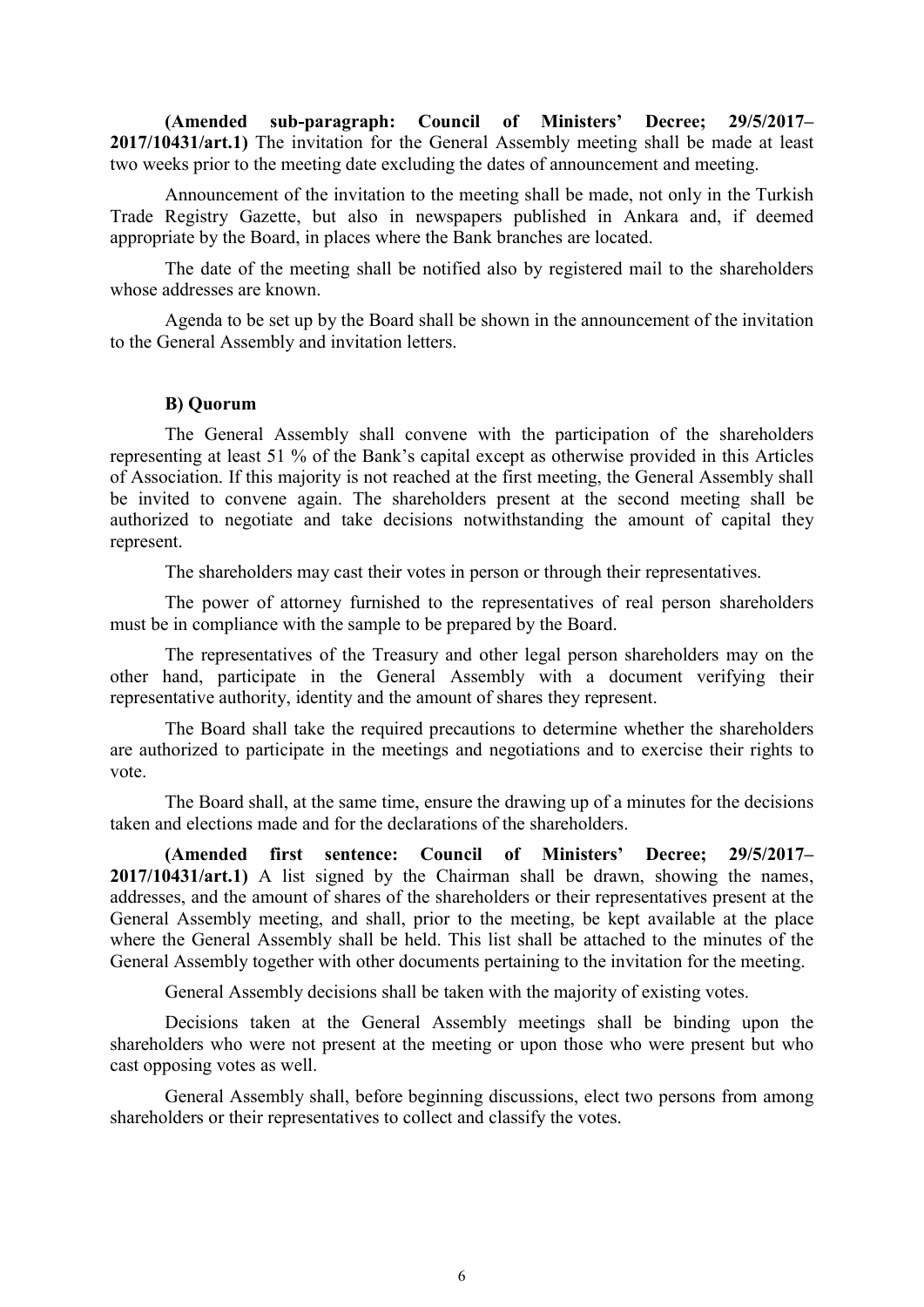Chairman of the General Assembly and those who are elected to collect and classify the votes, shall elect a person from among the shareholders and the staff members of the Bank as the General Assembly secretary.

# (Repealed last sub-paragraph: Council of Ministers' Decree; 29/5/2017– 2017/10431/art.1)

### C) Right to vote

A shareholder who has ten shares or who represents the said number of shares shall have one vote.

(Repealed second sub-paragraph: Council of Ministers' Decree; 29/5/2017– 2017/10431/art.1)

## D) Attendance to the General Assembly meeting in electronic environment (Added paragraph: Decree of the President of the Republic; 21/4/2021–3869/art.1)

The shareholders having the right to participate in the General Assembly meetings of the Bank may also attend these meetings in electronic environment pursuant to Article 1527 of the Turkish Commercial Code. The Bank, in accordance with the provisions of the Regulation on the General Assemblies to be Held in Electronic Environment in Joint Stock Companies, may either establish an electronic general assembly system which shall enable the shareholders to attend the meetings, express opinions, make proposals and cast votes in electronic environment, or may purchase service also from the systems established for this purpose. In all of the General Assembly meetings to be held, as per this provision of the Articles of Association, the shareholders and their representatives shall be ensured to exercise their rights set forth in the provisions of the said Regulation, through the system established.

### Duties and powers of the General Assembly

ARTICLE 15– The General Assembly shall have the following duties and powers:

1- to examine the annual report submitted by the Board and the report of the Audit Committee;

2- to examine the balance sheet and the income statement of the Bank and decide thereon;

3- to discharge the members of the Board and Audit Committee;

4- to elect Board and Audit Committee members;

5- to increase the capital;

6- to make amendments in the Articles of Association;

7- to render a decision concerning the liquidation of the Bank;

8- to discuss the other items shown in the agenda.

The items which are not included in the agenda may not be discussed.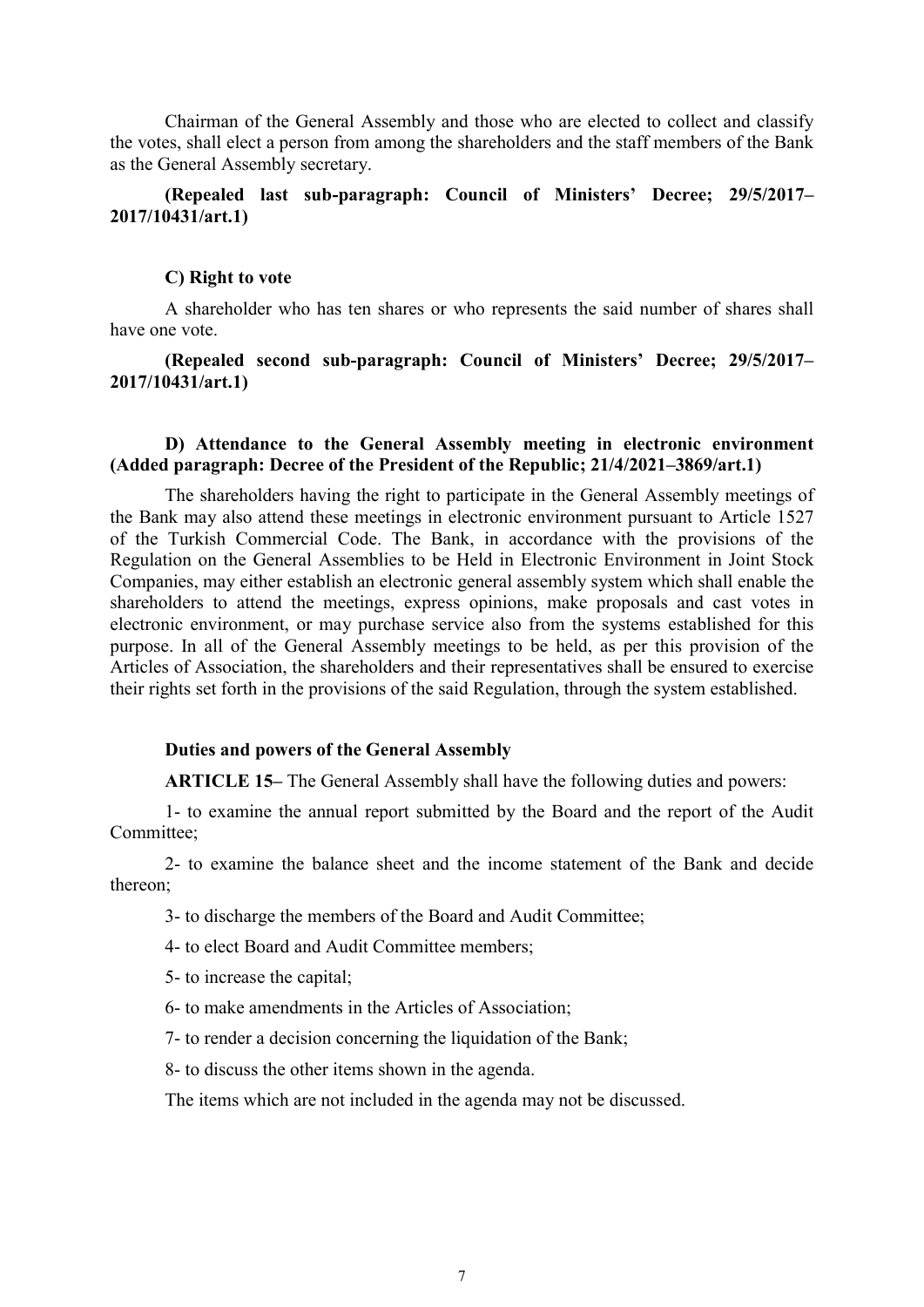### Quorum for liquidation and amendment in the Articles of Association

ARTICLE 16– (Amended: Decree of the President of the Republic; 10/7/2020– 2740/art.5) Decisions to be taken for the liquidation of the Bank before the end of the period set forth in Article 1 shall be valid with the approval of the President of the Republic provided that the commitments assumed by the Bank are fully performed under the law.

A two thirds majority shall be required in the General Assembly both to make amendments in the Articles of Association and to decide on the liquidation.

### Chairmanship

ARTICLE 17– The Governor shall chair the General Assembly.

### Representation

ARTICLE 18– Those who are not shareholders may not represent more than one vote by proxy at the General Assembly.

(Added paragraph: Council of Ministers' Decree; 15/9/2014–2014/6792/art.2) The last sentence of the first paragraph of Article 414 and Article 428 of the Turkish Commercial Code No. 6102 of January 13, 2011 shall not be applicable to the Bank.

# CHAPTER II

# The Board and the Monetary Policy Committee (Amended heading: Council of Ministers' Decree; 16/5/2002–2002/4262/art.3)

### Composition

ARTICLE 19– The Board shall be composed of the Governor and six members to be elected by the General Assembly.

(Amended: Decree of the President of the Republic; 10/7/2020–2740/art.6) The duties of the members may not be reconcilable with any other duty outside the Bank whether of a legislative, official or private nature unless based on a special law or Presidential Decree. Furthermore, these members may not engage in trade, nor may they become shareholders of banks or companies. Duties in charitable associations and in foundations with charitable, social and educational purposes and partnership in non-profit cooperative companies are excluded from this provision.

Members of the Board shall be required to have received a higher education and to have knowledge and experience in banking or in the fields of economics and public finance.

The Governor shall be the Chairman of the Board.

(Amended: Decree of the President of the Republic; 10/7/2020–2740/art.6) Salaries and remuneration of Board members shall be determined by the President of the Republic. Travel expenditures to be incurred to attend Board meetings by those residing outside where the Head Office is located shall be paid by the Bank.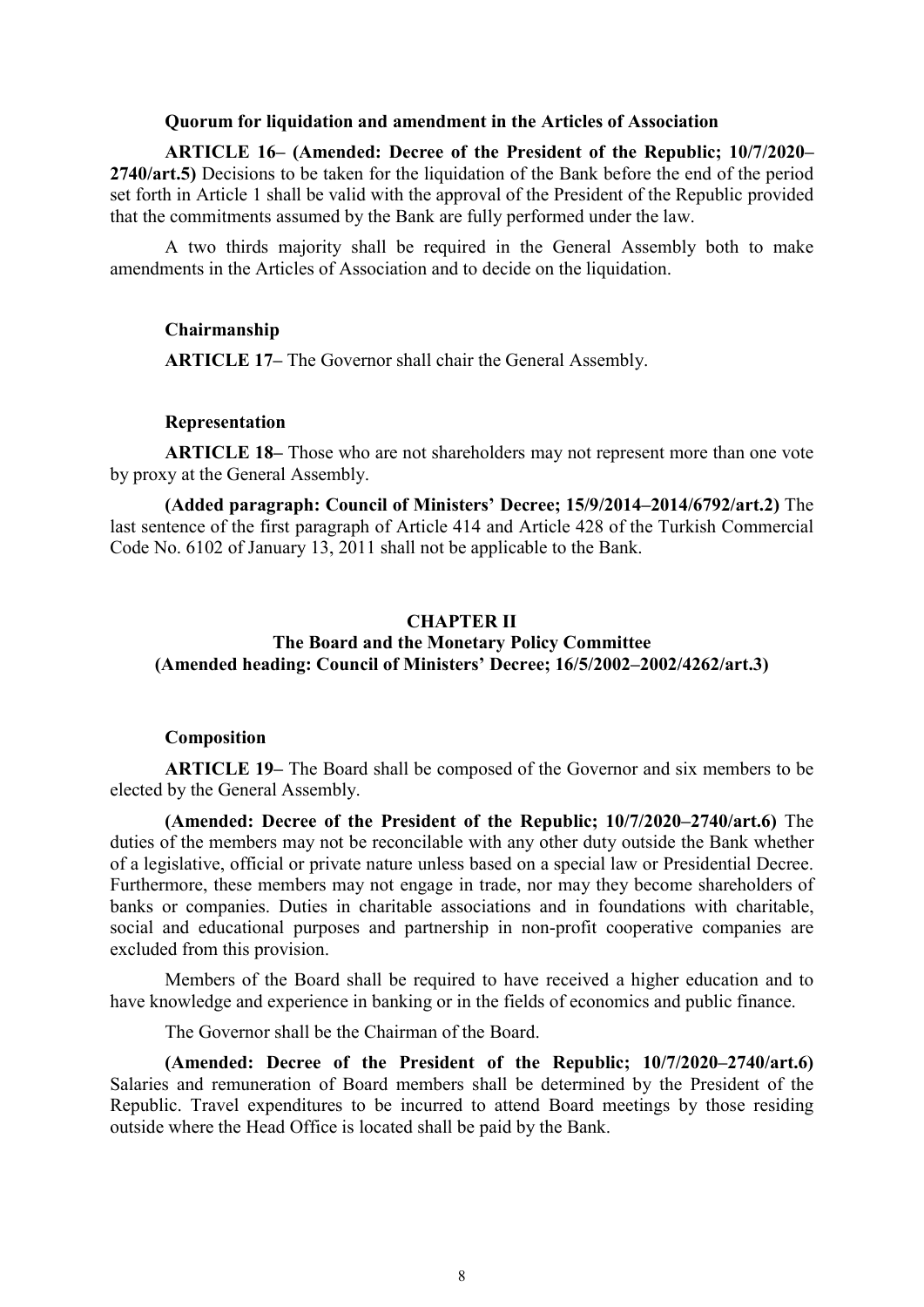## Term of office of Board members

ARTICLE 20– The term of office of Board members shall be three years.

One third of Board members shall be renewed each year. Members who are to leave the Board at the end of the first and second years shall be designated by drawing names.

Re-election of the members whose terms of office have terminated is permissible.

### Meetings, decisions and withdrawal from voting

ARTICLE 21– Members of the Board shall neither participate in discussions nor cast votes on credit issues concerning themselves or persons with whom they have a link of interest or kinship in the degrees stated in sub-paragraph 3 of Article 245 of the Code of Civil Procedure.

Board meetings shall be held in Ankara. When necessary, the meetings may also be held elsewhere. The meetings shall be held at least once a month upon the call of the Governor. The agenda shall be drawn up by the Office of the Governor. Items requested to be discussed by members that are not in the agenda, shall be included therein and discussed at the same meeting if also supported by the Governor; otherwise, a decision may be taken to include them in the agenda of the next meeting.

The Board shall convene with the participation of at least two thirds of the members and render a decision by the majority of the members present. In the event of a tie, the proposal of the party supported by the Governor shall be considered adopted.

Vice Governors may attend Board meetings in a non-voting capacity.

### Duties and powers of the Board

# ARTICLE 22– (Amended article: Council of Ministers' Decree; 16/5/2002– 2002/4262/art.3)

The Board shall have full authority and control over the Bank. The Board shall deal with all the operations concerning the Bank.

The duties and powers of the Board shall be as follows:

a) to take decisions concerning monetary policy that may be implemented and monetary policy instruments which may be used in compliance with the monetary policy strategy and inflation target,

b) to make regulations and to take decisions on issues concerning the replacement, withdrawal from circulation and destruction of banknotes in circulation,

c) to determine the procedures and principles and to make necessary regulations regarding open market operations, foreign exchange and banknote operations, rediscount and advance operations, rediscount and advance interest rates, reserve requirements and liquidity requirement, other monetary policy operations and instruments, management of gold and foreign exchange reserves of the country,

d) to take decisions on the issues laid out in paragraphs (I) and (III) of Article 40 of the Organic Law of the Bank,

e) (Amended: Council of Ministers' Decree; 15/9/2014–2014/6792/art.3) to take decisions on the establishment of payment, securities transfer and settlement systems under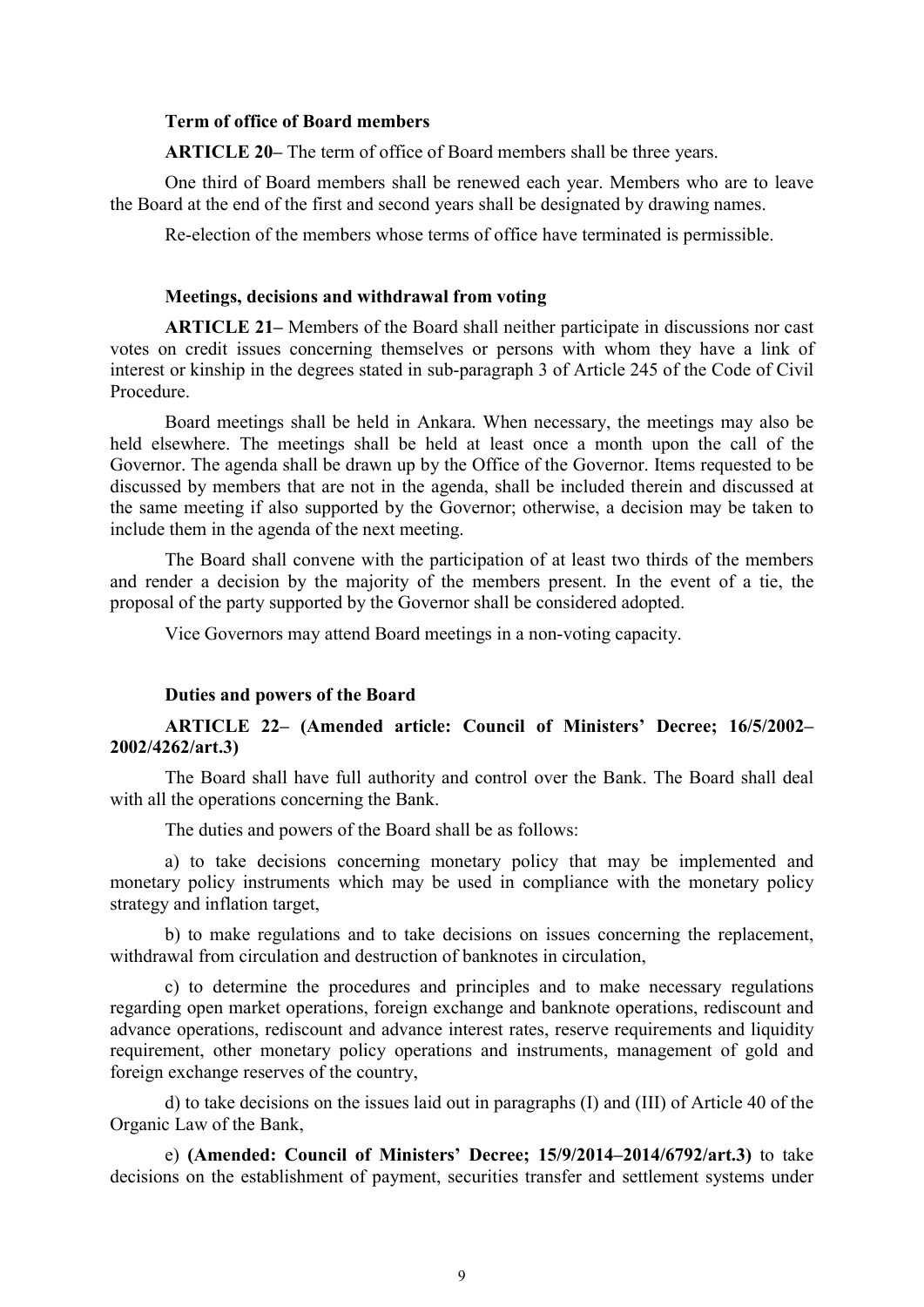the conditions that shall promote their soundness and effectiveness, to determine the procedures and principles of payment methods and instruments, to make regulations regarding the oversight of clearing houses,

f) (Amended sub-paragraph: Council of Ministers' Decree; 26/4/2011– 2011/1773/art.1) to determine the procedures and principles on requesting information and collecting statistical information,

g) to make regulations and render decisions on issues pertaining to opening branches, maintaining correspondents, establishment of representative offices and bureaus, and to the Banknote Printing Works,

h) to take decisions on issues concerning provisions and reserves and to determine the procedures and principles regarding the transfer of the balance to the Treasury remaining after the allocation of profit,

i) to prepare the budget, annual report, balance sheet, income statements and the agenda of the General Assembly of the Bank,

j) to submit proposals to the General Assembly for increasing the capital and making amendments in the Articles of Association,

k) to approve the regulations prepared with respect to the administration, organization, services and personnel of the Bank,

l) to take decisions on the purchase or acquisition of real property for the need of the Bank; when necessary, on the sale, barter and donation of real property owned by the Bank and other transactions,

m) to make decisions on donation, amicable settlement, release, waiver and cancellation of the amounts and values which are not within the scope of powers that the Bank shall delegate to its other organs,

n) to approve the personnel cadres of the Bank,

o) to take decisions and make regulations on other issues to be submitted by the Office of the Governor for examination and approval, apart from those subject to the decision of the Monetary Policy Committee pursuant to the Organic Law of the Bank.

(Added paragraph: Council of Ministers' Decree; 26/4/2011–2011/1773/art.1) The Board, when necessary, may delegate part of its powers to other organs provided that the limits thereof shall be determined explicitly in writing.

## The Monetary Policy Committee

ARTICLE 22/A– (Added article: Council of Ministers' Decree; 16/5/2002– 2002/4262/art.4)

(Amended: Decree of the President of the Republic; 10/7/2020–2740/art.7) The Monetary Policy Committee shall, under the chairmanship of the Governor, be composed of Vice Governors, a member to be elected by and from among the Board members and a member to be appointed on the recommendation of the Governor. The Deputy Minister of Treasury and Finance or a unit chief to be designated by the Minister may participate to the meetings in a non-voting capacity. Monetary Policy Committee membership of those, whose office as Governor, Vice Governor and Board member comes to an end, shall terminate as well.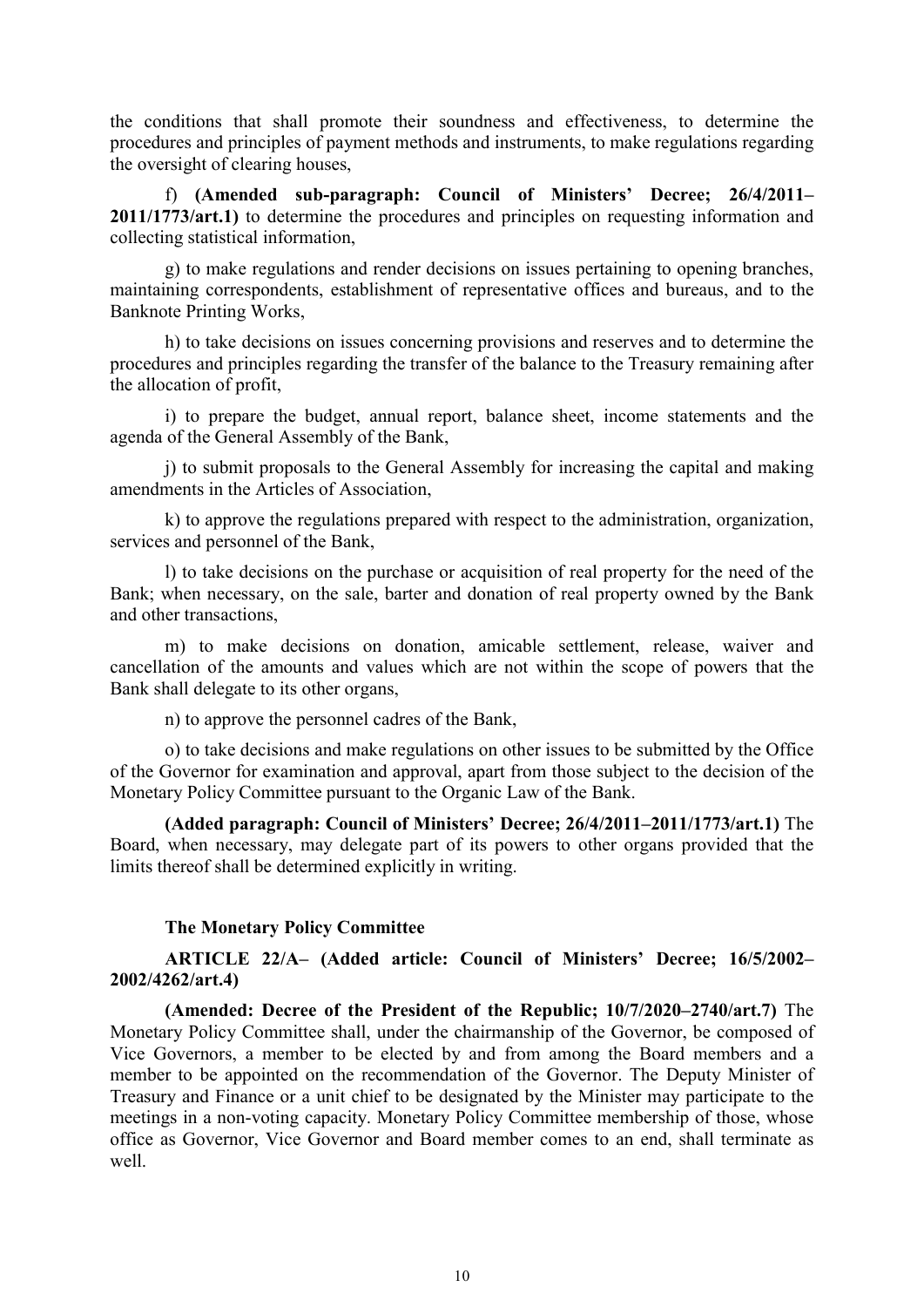(Amended: Decree of the President of the Republic; 10/7/2020–2740/art.7) The member to be appointed shall be required to have, studies in monetary policy matters and an academic degree in one of the fields of economics, business administration, banking and finance, and shall be required to have worked in his/her field of office for at least ten years and to have adequate experience and knowledge. The term of office of this member shall be five years.

The prohibitions stipulated in Article 19 of the Organic Law of the Bank shall also be applicable to the appointed member. However, academic posts in universities shall not be in the scope of this provision. The appointed member shall have the same financial and social rights as the Board members.

(Amended paragraph: Council of Ministers' Decree; 29/5/2017–2017/10431/art.2) Monetary Policy Committee meetings shall be held at least eight times a year upon the call of the Governor. Other provisions of the second paragraph, and the third paragraph of Article 21 of the Organic Law of the Bank shall also be applicable to the Monetary Policy Committee meetings.

The Monetary Policy Committee shall have the following duties and powers:

a) to determine the principles and strategy of monetary policy in order to maintain price stability,

b) to determine the inflation target together with the Government within the framework of the monetary policy strategy,

c) to provide information to the public in line with the principles that it shall set forth, and provide information to the Government within specified periods by preparing reports regarding monetary policy targets and its implementations,

d) to take necessary measures in order to protect the domestic and international value of the Turkish Lira and to establish the exchange rate regime to determine the parity of the Turkish Lira against gold and foreign currencies jointly with the Government.

The Monetary Policy Committee shall determine the issues that it shall announce, together with the procedure of their announcement. The issues requested by the Monetary Policy Committee to be published in the Official Gazette shall be published without delay.

Monetary Policy Committee decisions shall be executed by the Governor and shall be submitted for the information of the Board.

## CHAPTER III The Audit Committee

### Composition, term of office and qualifications

# ARTICLE 23– (Amended article: Council of Ministers' Decree; 15/9/2014– 2014/6792/art.4)

The Audit Committee shall be composed of four members to be elected by the General Assembly. In the event that a member of the Audit Committee leaves the membership, the other members of the Audit Committee shall elect in his place a person who meets the requirements for election to hold office until the first meeting of the General Assembly.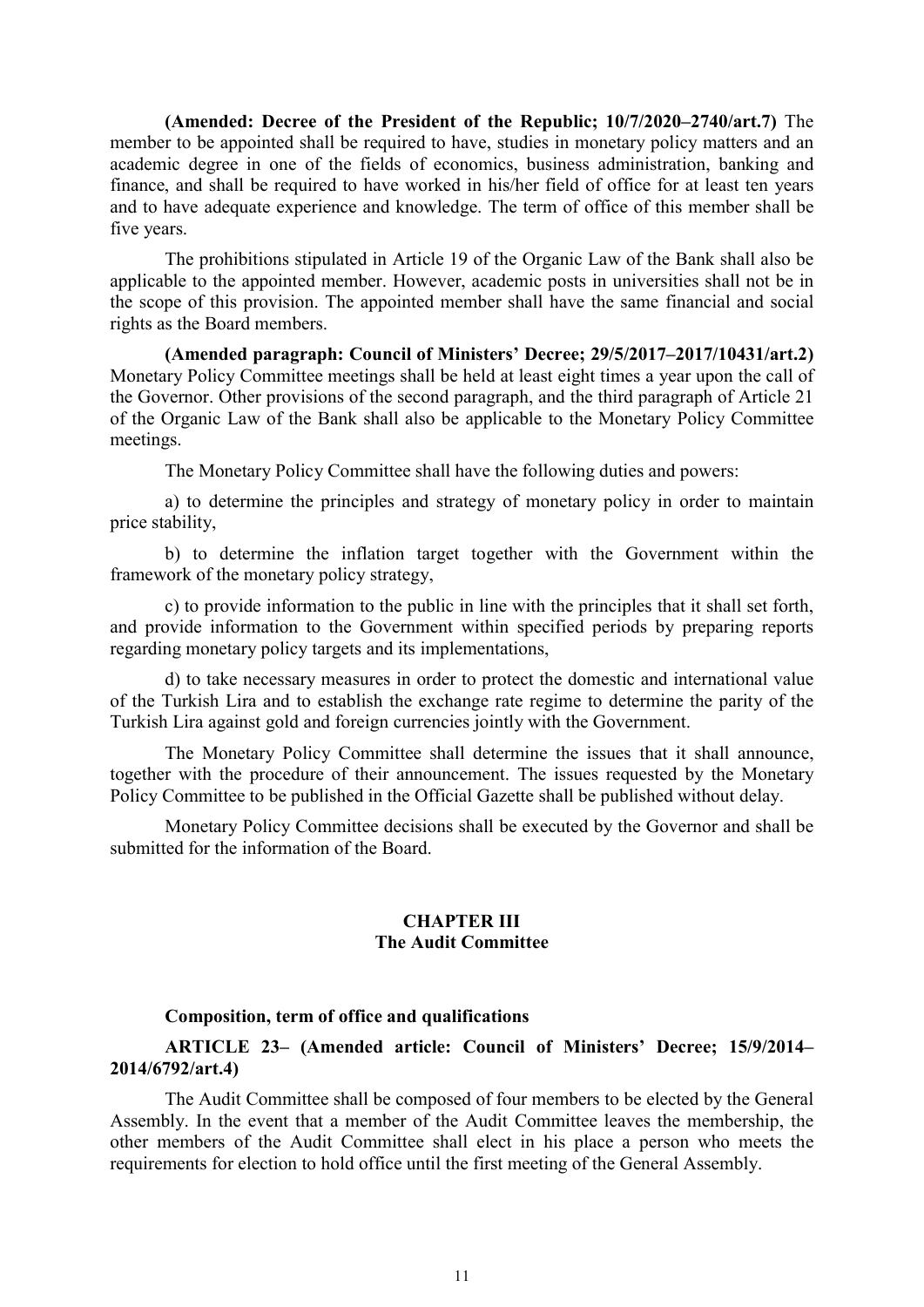The terms of office of the Audit Committee members shall be two years.

The ones to be elected for the membership of the Audit Committee shall be required to have received a higher education and to have knowledge and experience in the fields of banking and accounting.

### Duties and prohibitions

ARTICLE 24– The Audit Committee shall audit all the operations and accounts of the Bank.

The Office of the Governor shall be obliged to furnish all the information and documents to be requested by the Audit Committee.

(Amended: Decree of the President of the Republic; 10/7/2020–2740/art.8) The Audit Committee, having no administrative power, shall submit its opinions in writing to the Board and shall also present a copy thereof to the Presidency of the Republic.

The Audit Committee shall submit the report that it shall draw up on the operations and accounts of the Bank at the end of each year to the General Assembly.

The Committee, shall at indefinite times count the cash, gold and other valuables, securities and bonds and other items present in the service or reserve vaults and shall stipulate the result in a report.

Committee members, may attend Board meetings provided that they do not participate in discussions and voting.

Members of the Audit Committee may not share in the profits to be allocated to the officers of the Bank in accordance with sub-paragraph (c) of the first paragraph of Article 60 of the Organic Law of the Bank.

(Amended: Decree of the President of the Republic; 10/7/2020–2740/art.8) Remuneration to be paid to the Audit Committee members shall be determined by the President of the Republic. Travel expenditures to be incurred by those residing outside where the Head Office is located shall be paid by the Bank.

## CHAPTER IV The Office of the Governor

(A) Governor

### Appointment, qualifications and term of office

ARTICLE 25– (Amended article: Council of Ministers' Decree; 12/7/1995– 95/7133/art.2)

(Repealed first paragraph: Decree of the President of the Republic; 10/7/2020– 2740/art.9)

The Governor shall be required to have received a higher education and to have knowledge and experience in the fields of public finance, economics and banking.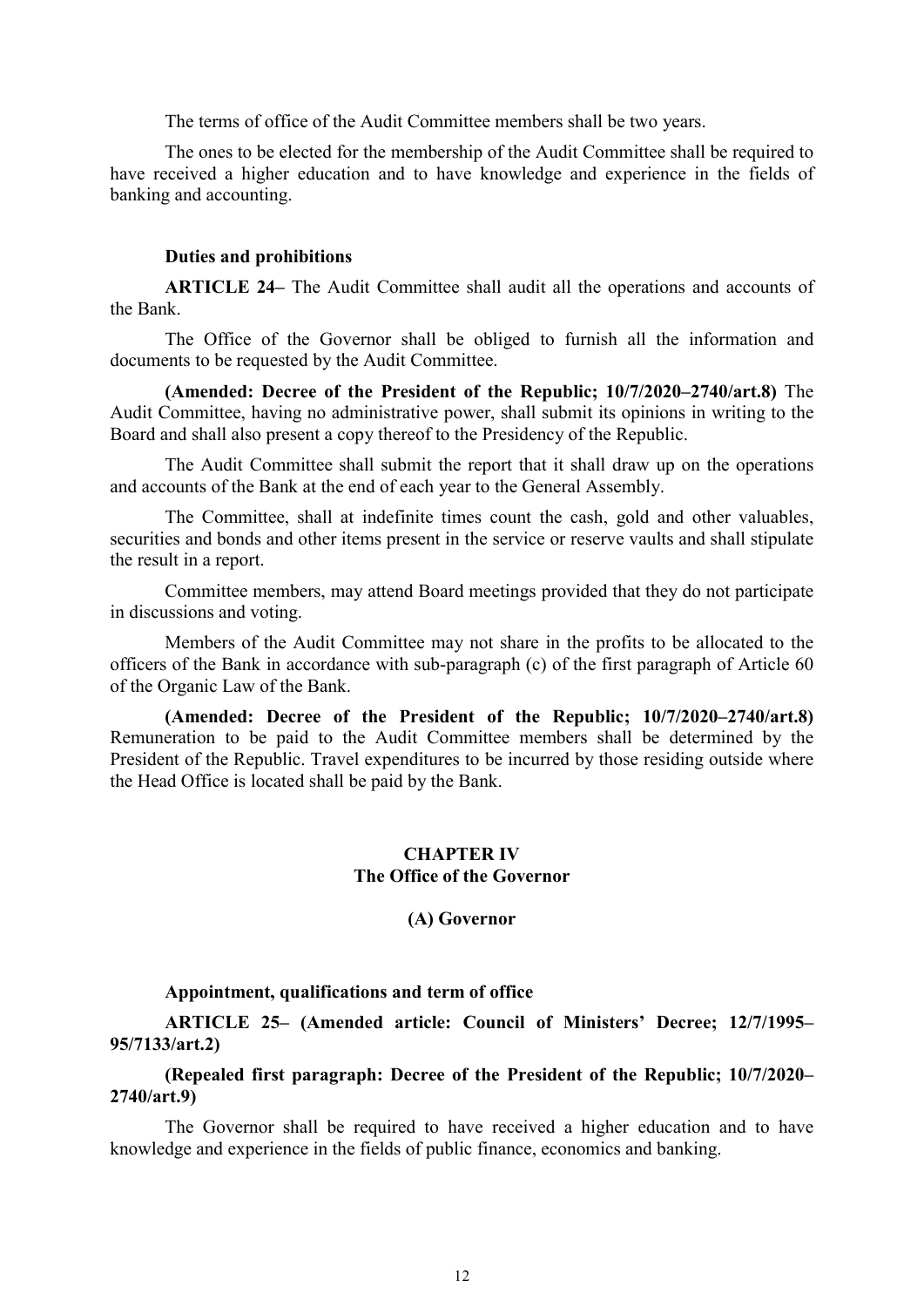## Duties, representation and powers

ARTICLE 26– The Governor shall, in the capacity of the highest executive officer, administer and run the Bank and represent it within the country, abroad and before the Courts.

The Governor shall be entrusted with the following powers:

1- to ensure the enforcement of the provisions of the Organic Law of the Bank and the decisions to be taken by the Board;

2- to take appropriate measures for the performance of the duties with which the Bank is entrusted by its Organic Law, and to make proposals to the Board thereon where he/she deems necessary.

(Amended: Decree of the President of the Republic; 10/7/2020–2740/art.10) The Governor may, in the case of his/her dissent from the decisions of the Board, postpone the execution of the decision and may demand it be reconsidered at the next meeting. In urgent circumstances, the Board shall convene upon the call of the Governor and reconsider the issue in dispute. In the event of a disagreement between the Governor and the Board, the President of the Republic shall act as an arbitrator.

### **Prohibitions**

ARTICLE 27– (Amended: Decree of the President of the Republic; 10/7/2020– 2740/art.11) The post of Governorship may not be reconcilable with any other duty outside the Bank whether of a legislative, official or private nature unless based on a special law or Presidential Decree. Furthermore, the Governor shall not be allowed to engage in trade, nor shall he/she become a shareholder in banks or companies. Duties in charitable associations and in foundations with charitable, social and educational purposes and partnership in nonprofit cooperative companies are excluded from this provision.

It shall not be considered a violation of the provisions of the first paragraph if the Governor assumes duties at inter-ministerial committee meetings held at the level of ministers and undersecretaries.

#### Temporary absence and excuse from duty

ARTICLE 28– During the temporary absence of the Governor, the Vice Governor designated by him/her, shall act on his/her behalf.

The Governor may be excused from duty through the same procedure applied for his/her appointment, only when the prohibitions stated in Article 27 are violated and there is no longer any possibility for him/her to perform the duties entrusted by the Organic Law of the Bank.

In case of vacancy in the Governor's post, a Vice Governor, who shall be elected as acting Governor by the Board to convene under the chairmanship of the most senior member shall perform the duties and exercise the powers of the Governor.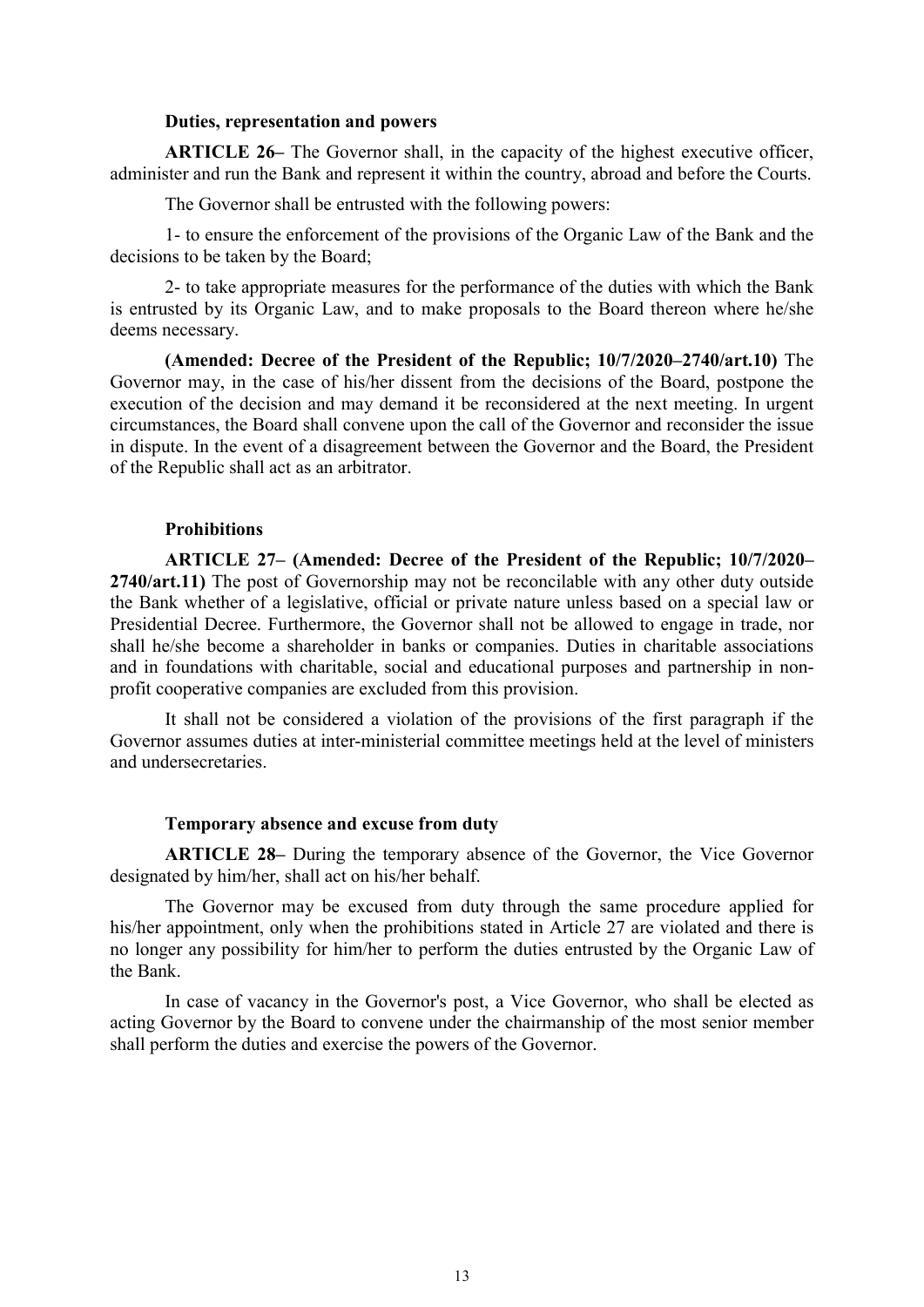### (B) Vice Governors

#### Qualifications, appointment, duties and prohibitions

ARTICLE 29– (Amended article: Council of Ministers' Decree; 16/5/2002– 2002/4262/art.5)

Four Vice Governors shall be appointed to assist the Governor. (Amended: Decree of the President of the Republic; 10/7/2020–2740/art.12) Vice Governors shall be appointed from among persons who have received a bachelors or a masters degree and have adequate knowledge and experience either in one of the fields of law, public finance, economics, business administration, banking, finance, engineering, public administration, political science, international relations and statistics or in faculties of economics and administrative sciences. (Repealed third sentence: Decree of the President of the Republic; 10/7/2020– 2740/art.12) The first paragraph of Article 27 and second paragraph of Article 28 of the Organic Law of the Bank shall also be applicable to Vice Governors.

# CHAPTER V The Executive Committee

#### Composition, duties

ARTICLE 30– The Executive Committee shall be composed of the Vice Governors under the chairmanship of the Governor. In cases when the Governor is unable to chair, the Vice Governor designated by him/her shall preside over the Executive Committee.

The duties of the Executive Committee shall be as follows:

1- to prepare proposals to be submitted to the Board, by examining in advance the issues subject to Board decision, when deemed necessary by the Governor;

2- to draw up regulations on the administration, organization and services of the Bank;

3- to render decisions on issues left by regulations to the decision of the Executive Committee;

4- to ensure coordination in the operations of the Bank;

5- to perform duties such as appointment, determination of the salaries, dismissal and retirement of the personnel other than those appointed by the Board.

Decisions at the Executive Committee meetings shall be taken by a majority of all the members. In the event of a tie, the proposal supported by the Governor shall be considered adopted.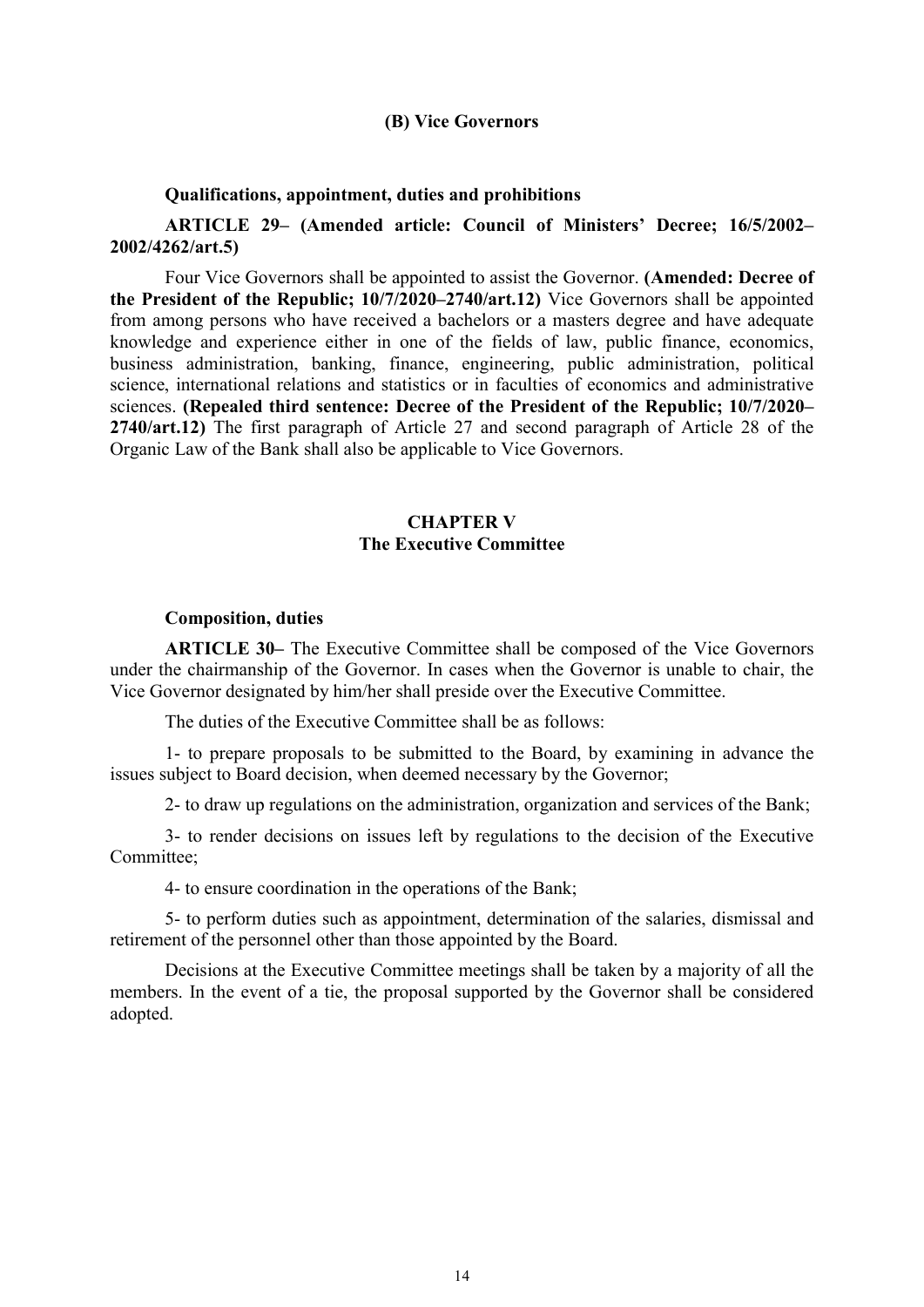## CHAPTER VI Organization of branches

### Composition, duties

ARTICLE 31– The organization and duties of the Bank's Head Office and Branches and the Banknote Printing Works, as well as the composition and duties of the Executive Committees of the Branches and Banknote Printing Works shall be determined by regulations.

### PART III Provisions concerning Bank personnel

#### Status of the personnel

ARTICLE 32– The Bank personnel shall consist of the Bank's officers as well as the workers of the Banknote Printing Works.

The term "Bank officer" shall refer to the personnel appointed to serve continuously for the main and permanent duties that the Bank services entail.

Provisions of Law No. 624 on the Unions of Civil Servants shall apply to the unions which the Bank officers have already established or shall establish. The prohibition under Article 20 of Law No. 275 of July 15, 1963 shall also apply in the services of the Bank.

The Bank personnel shall be subject to the provisions of the Organic Law of the Bank and of the regulation to be drawn up by the Board.

In case of need, native and foreign experts may be employed on a contractual basis by Board decision.

### Remuneration regime

ARTICLE 33– (Amended: Decree of the President of the Republic; 10/7/2020– 2740/art.13) The salaries and the representation allowances of the Governor and Vice Governors of the Bank shall be determined by the President of the Republic.

The additional remuneration to be paid to the Chairman and Members of the Executive Committee and to the Chairmen and Members of the Executive Committees of the Branches and of the Banknote Printing Works for their duties provided that the amount shall not exceed two-thirds of their salaries, shall be determined by the Board.

Salaries of other officers shall be fixed by the Board and by the Head Office Executive Committee empowered to appoint them by taking into consideration the above-mentioned salaries.

The principles to be observed in determining the salaries of the Bank officers, as well as the personal rights, social benefits to be provided, bonuses and other payments, payments for business trips and all other issues shall be specified in the regulation to be drawn up by the Board in accordance with Article 32 of the Organic Law of the Bank.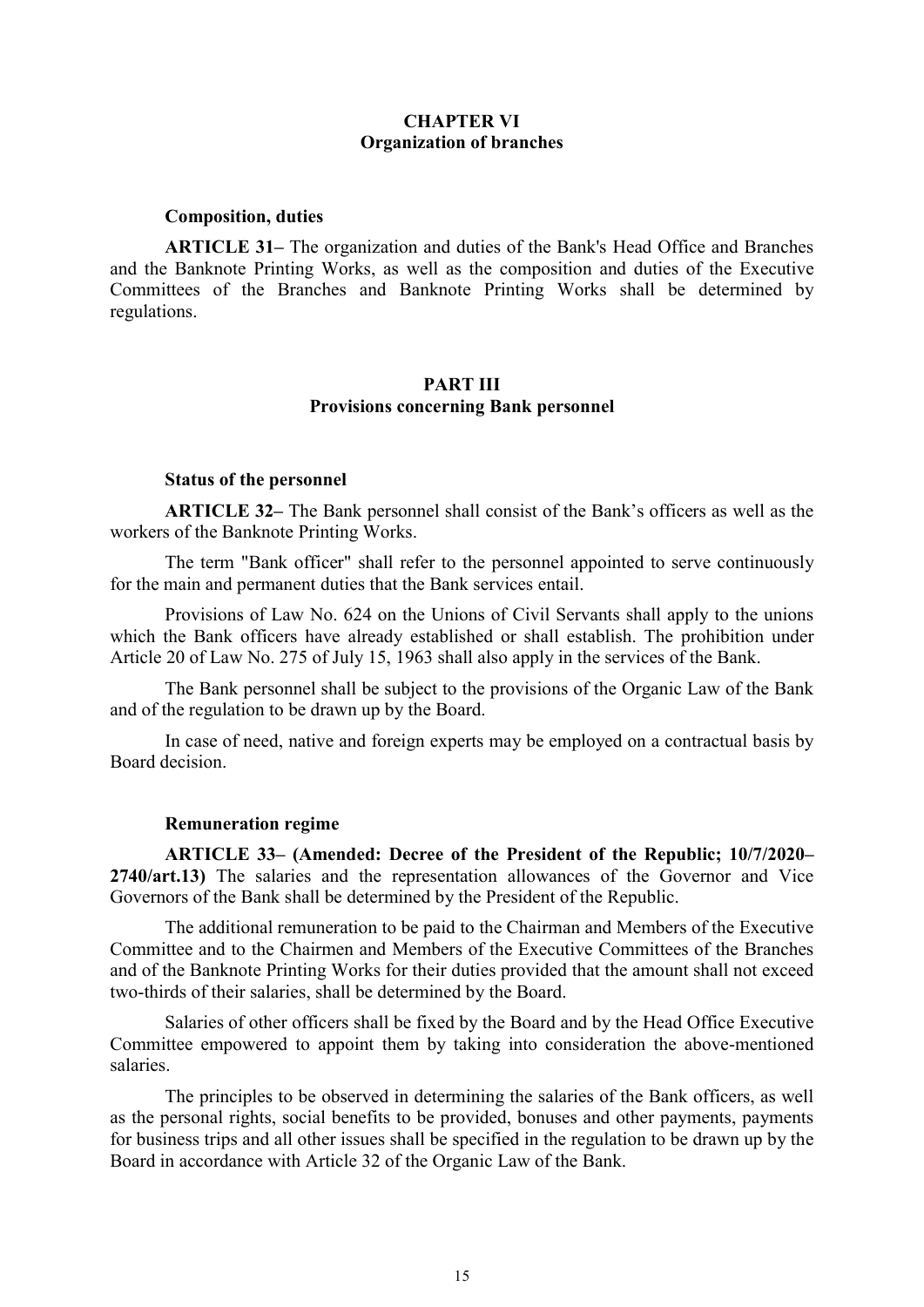### Retirement of officers

ARTICLE 34– (Amended paragraph: Council of Ministers' Decree; 15/9/2014– 2014/6792/art.5) The provisions of sub-paragraph (c) of the first paragraph of Article 4 of Social Insurances and Universal Health Insurance Law No. 5510 of May 31, 2006 shall apply to staff members of the Bank with the exclusion of workers and to Board members.

The retirement contributions of those employed at the Bank on the effective date of the Organic Law of the Bank shall be deducted from their salaries subject to these contributions fixed by Law No. 5434. The provision of the second paragraph of sub-paragraph (B) of Article 15 of the same Law shall apply to such persons with respect to their monthly pay increases. Provisions of the same Law shall also apply to personnel employed on a contractual basis, whose previous posts are subject to retirement benefits.

Salaries subject to retirement contributions of the persons to be appointed after the effective date of the Organic Law of the Bank, shall be determined in accordance with the provisions of sub-paragraph (B) of Article 15 of Law No. 5434.

(Amended paragraph: Council of Ministers' Decree; 7/8/1996–96/8576/art.1) In terms of retirement, the supplementary salary indicator and the executive compensation determined for Undersecretaries and Deputy Undersecretaries of the Ministries shall apply to the Governor and Vice Governors respectively; and the executive compensation determined for similar duties as specified in the ranks they may enter according to the Law on Civil Servants in respect of the duties they perform, shall apply to other personnel. The period of time they have served in these posts shall be considered as served in the duties entailing the payment of executive compensation pursuant to Supplementary Article 68 of the Law on Pension Fund No. 5434.

#### Secrecy and responsibility

ARTICLE 35– Staff members of the Bank shall be obliged to observe the secrecy of matters pertaining to the Bank or to persons and institutions dealing with the Bank which they acquire within their official capacities and due to their duties, and not to disclose these secrets, in any manner whatsoever, to those other than the authorities entitled by law.

This obligation shall continue to be binding even after they leave the Bank.

Staff members of the Bank shall be subject to the provisions on tort in the Code of Obligations for the damages they cause to the Bank in connection with their duties.

## PART IV Duties and powers of the Bank

# CHAPTER I Issuance of banknotes

### Issuance of banknotes and obligatory circulation

ARTICLE 36– a) The circulation of banknotes already issued and to be issued by the Bank shall be compulsory and they shall have unlimited capacity of payment.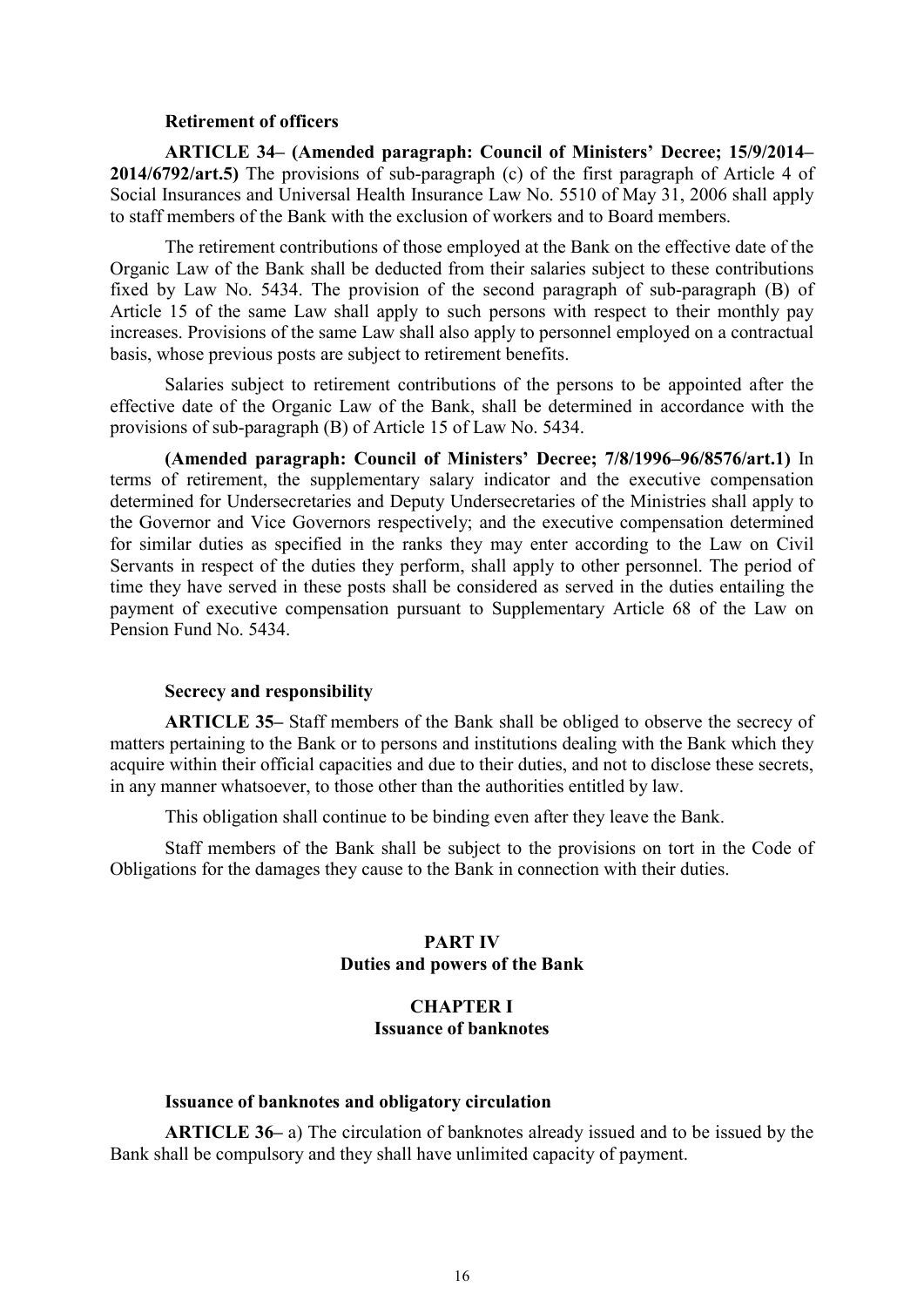b) (Amended paragraph: Council of Ministers' Decree; 16/5/2002– 2002/4262/art.6) The Bank shall also have the power to issue banknotes in connection with the operations stipulated in Articles 45, 52 and 53 of its Organic Law.

### Replacement of banknotes

ARTICLE 37– a) The Bank may replace the banknotes in circulation with new issues, when it deems necessary.

The old banknotes withdrawn from circulation shall fall into statute of limitations after ten years beginning from the date the replacement process commences.

The date on which the replacement process shall commence as well as the duration of the compulsory circulation of old banknotes within this ten years' period shall be determined by the Board and be published in the Official Gazette based on Article 37 of the Organic Law of the Bank.

b) (Amended: Decree of the President of the Republic; 10/7/2020–2740/art.14) Based on the principles to be determined between the Presidency of the Republic and the Bank and in accordance with the "Gabarit" (quadrant scales method) to be set forth by regulation, old, worn out and mutilated banknotes shall be replaced by the Bank with the banknotes kept in reserve.

c) Principles related to the cancellation and destruction of banknotes withdrawn from circulation, and banknotes replaced due to becoming old, worn out or mutilated shall be specified by regulation.

## Coins<sup>2</sup>

-

ARTICLE 38– Coins to be issued by the Government for the account of the Treasury shall be subject to Article 38 of the Organic Law of the Bank.

# CHAPTER II Duties and powers pertaining to the protection of the stability of the Turkish currency

### Matters to be announced

ARTICLE 39– (Amended article: Council of Ministers' Decree; 11/9/1985– 85/9859/art.4)

The Bank shall announce the rates of rediscount, discount and interest applicable to its operations and the conditions of the open market policy to be determined by the Board from time to time.

The buying and selling prices of gold and foreign exchange to be determined by the Board in accordance with Article 4 of the Organic Law of the Bank, as well as the decisions

<sup>&</sup>lt;sup>2</sup> Due to the abolition of Article 38 of the Organic Law of the Bank by Article 10 of Law on the Minting of Coins and Commemorative Money No 1264 dated May 28, 1970, this Article has become unenforceable.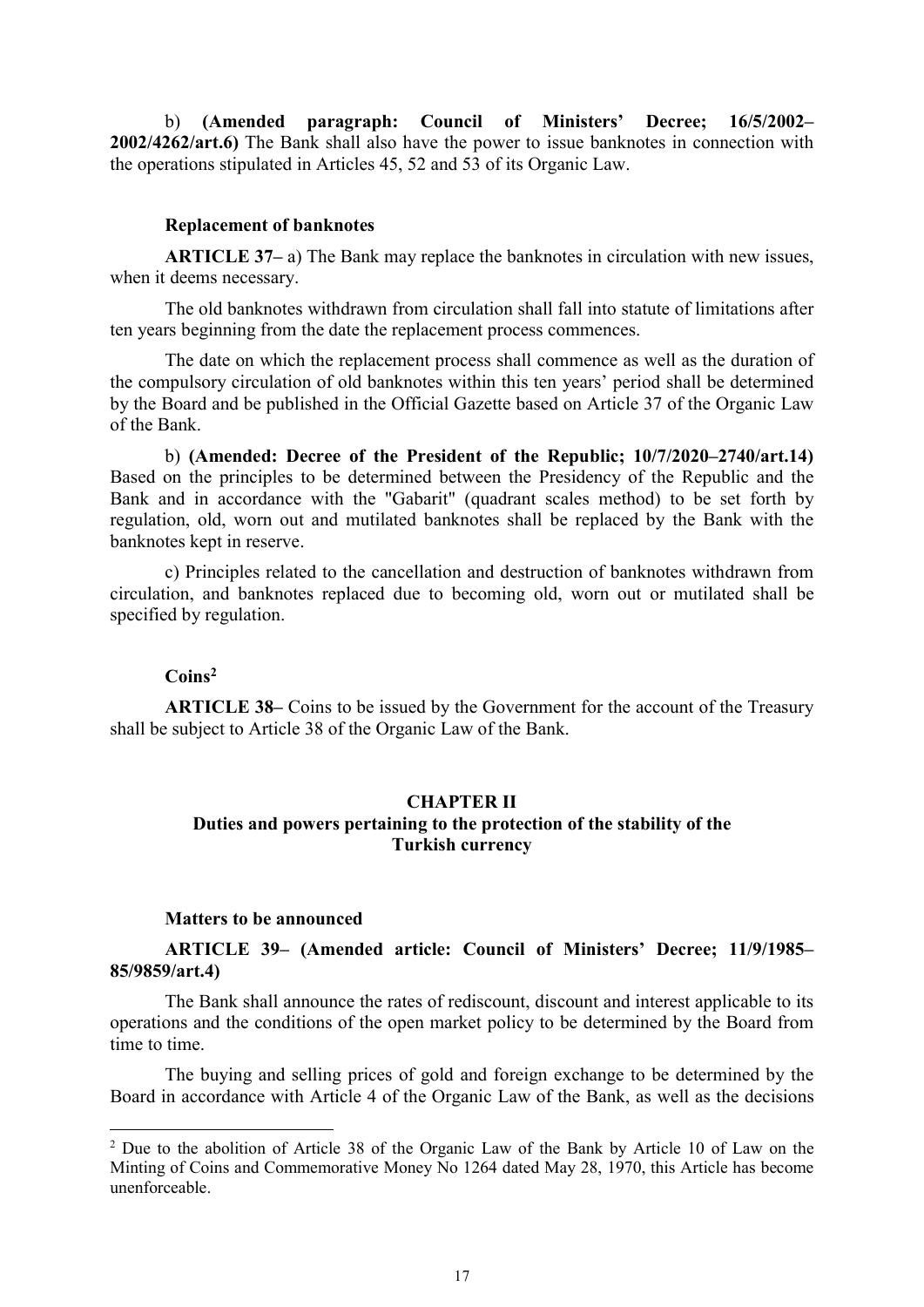taken in conformity with sub-paragraphs (3) and (5) of Article 22 of the Organic Law of the Bank, shall be published in the Official Gazette.

## Duties and powers of the Bank in money and credit issues

# ARTICLE 40– (Amended article: Council of Ministers' Decree; 16/5/2002– 2002/4262/art.7)

I- a) The Bank may, as the lender of last resort, provide intraday or end-of-day credit facilities to the system against collateral so as to eliminate the technical payment problems which may obstruct the efficient functioning of the financial markets, and the temporary liquidity shortages that may cause interruption in the payment system.

## b) (Repealed sub-paragraph: Council of Ministers' Decree; 24/5/2006– 2006/10497/art.1)

c) The Bank may extend credit to the banks that are the subject of uncertainty and lack of confidence in the event of acceleration of fund withdrawals and uncertainty and lack of confidence in the banking system, in the amount to cover the withdrawal of funds, the conditions of which shall be determined by the Bank. In the event of bankruptcy of banks to which the Bank extends credit in accordance with this provision, the Bank shall participate to the bankrupt's estate as a privileged creditor for the amount of the credit extended and the interest pertaining to it.

## II- (Amended paragraph: Council of Ministers' Decree; 24/5/2006– 2006/10497/art.2)

(Amended: Decree of the President of the Republic; 10/7/2020–2740/art.15) Banks and other financial institutions to be deemed appropriate by the Bank including those issuing electronic payment instruments shall, by taking into consideration their on-balance sheet items or off-balance sheet items deemed appropriate, maintain reserve requirements in cash, at the accounts to be opened with the Bank. All types of procedures and principles pertaining to implementation including the scope of on-balance sheet items or off-balance sheet items deemed appropriate which are subject to reserve requirements, the ratio of reserve requirements, their establishment period and interest rate to be applied to those requirements when necessary, the transactions to be executed in extraordinary withdrawals from deposit or participation funds and in mergers, acquisitions and divisions shall be determined by the Bank.

(Amended: Decree of the President of the Republic; 10/7/2020–2740/art.15) The qualification and the ratio of the liquidity requirement to be maintained by the abovementioned institutions shall be determined by the Bank when necessary.

When it is required according to the regulation to be issued by the Bank that the reserve requirements are kept blocked in the accounts with the Bank, reserve requirements kept in the blocked accounts shall not be utilized to finance any purpose or issue, shall not be assigned or attached.

Where reserve requirements and liquidity requirements are not established within the specified period or are established deficiently, the Bank, in accordance with the procedures and principles that it shall determine, shall be authorized, for the deficient portion, to either request interest-free deposit to be kept in the accounts with the Bank or impose penalty interest. The accrued penalty interest claims shall be collected in accordance with Law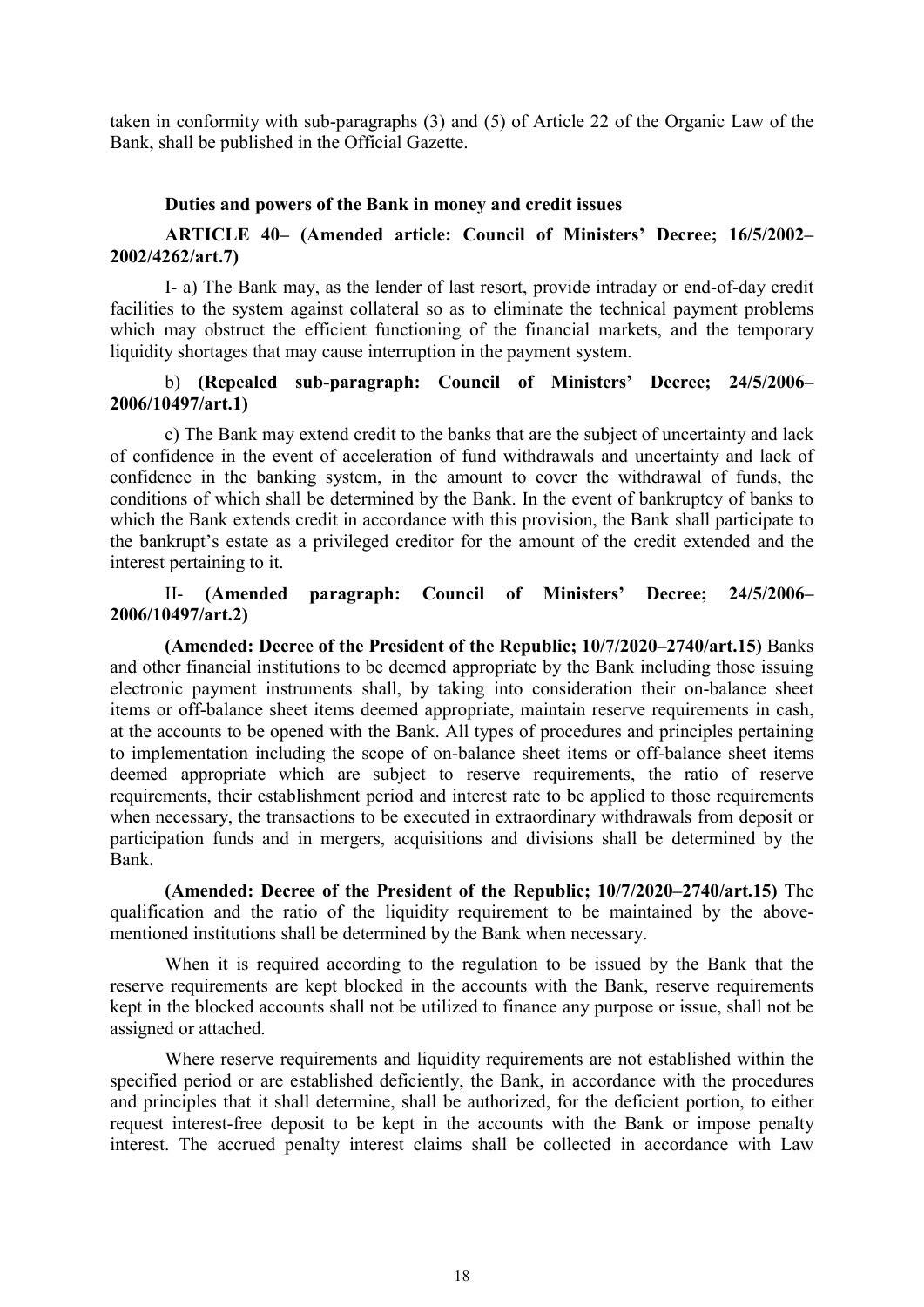No.6183 on the Procedure of Collection of Public Claims. The penalty interest so collected shall be registered as revenue to the Savings Deposits Insurance Fund.

III- a) Within the framework of the powers delegated to the Bank by legislation for the execution of its fundamental powers and duties, banks shall notify the Bank of the interest rates to be charged in credit operations and deposit-taking in accordance with the principles to be determined.

b) The Bank shall determine the terms and types of deposits in banks and the terms of participation funds in special finance houses.

c) (Added sub-paragraph: Decree of the President of the Republic; 12/5/2022– 5552/art.1) The money, claims, goods, rights and assets of foreign country central banks which are available with the Bank may not be attached, no interim injunction or provisional attachment may be imposed thereon.

## CHAPTER III Relations between the Bank and the Government and relevant duties

### Acting as financial and economic advisor and fiscal agent

# ARTICLE 41– (Amended article and heading: Council of Ministers' Decree; 26/4/2011–2011/1773/art.2)

The Bank shall be the financial and economic consultative organ of the Government. In this capacity, the Bank shall submit opinions concerning the matters, on money and credit policy, examination of which is requested by the Government.

The Bank may be assigned as the fiscal agent for the Government in the international financial and economic relations of the State.

(Amended: Decree of the President of the Republic; 10/7/2020–2740/art.16) The Bank may be entrusted with carrying out the financial servicing of all types of domestic borrowing notes, the exchange control and the implementation of foreign trade regime or with similar operations in accordance with special laws, Presidential Decrees or decisions based thereon. The Bank may not be held liable by third parties for the operations it shall perform in this capacity.

The Bank shall, upon the request of the Undersecretariat of Treasury, execute or have executed collections and disbursements of the State and all the Treasury operations both within the country or abroad, and domestic and foreign money transfers and remittances of all types. The charges to be applied for these operations shall be determined by the Bank.

The procedures and principles regarding payment of interest on the deposits belonging to the Undersecretariat of Treasury shall be set forth jointly by the Bank and the Undersecretariat of Treasury.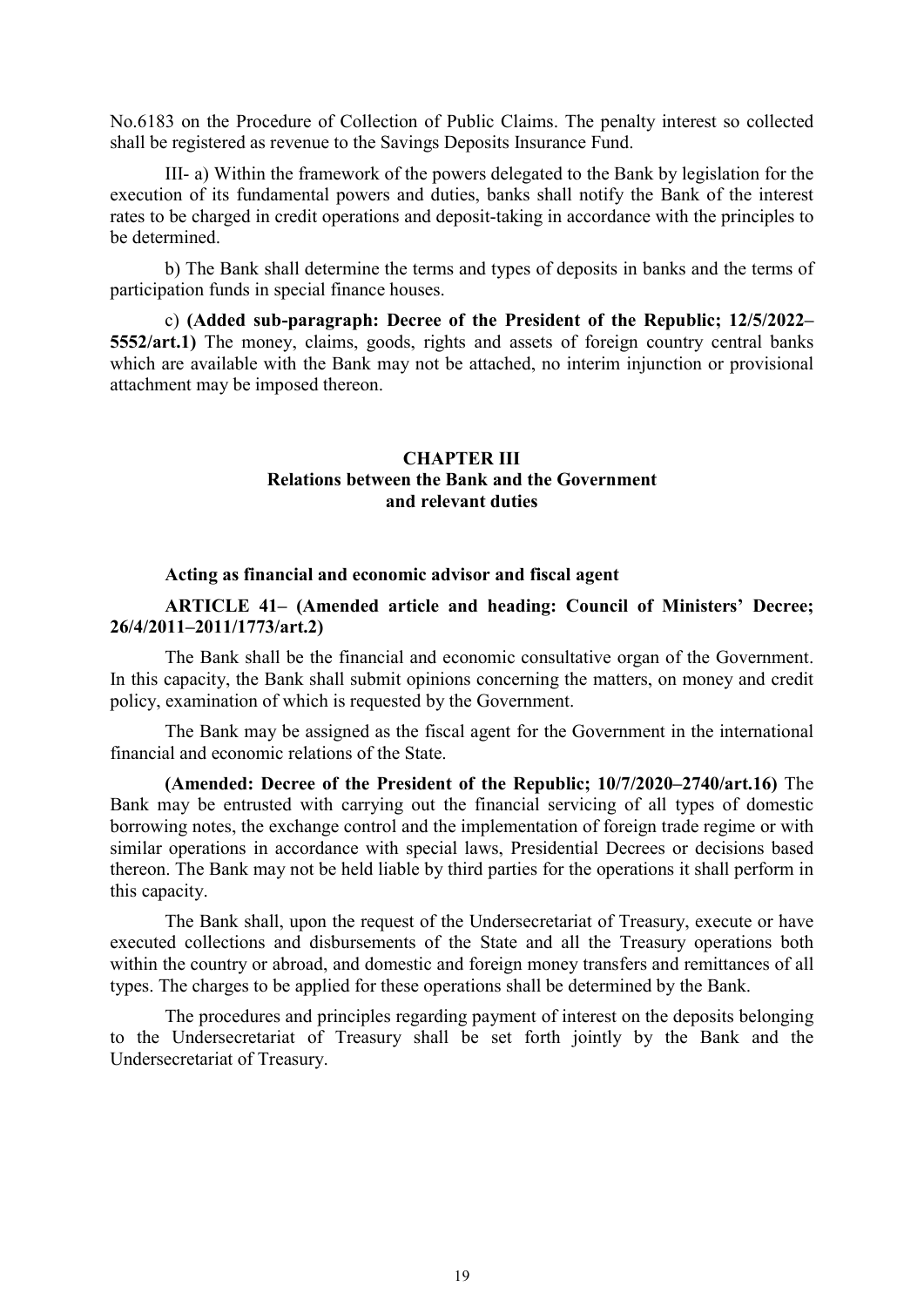#### Special audit and disclosure to public

## ARTICLE 42– (Amended article and heading: Council of Ministers' Decree; 16/5/2002–2002/4262/art.8)

(Amended: Decree of the President of the Republic; 10/7/2020–2740/art.17) The President of the Republic may have the operations and accounts of the Bank audited. The Presidency of the Republic may request any information in this regard from the Bank.

The Bank may have the balance sheet and the income statements audited by independent auditing institutions.

(Amended: Decree of the President of the Republic; 10/7/2020–2740/art.17) The Governor shall submit a report to the President of the Republic on the activities of the Bank and the monetary policy followed and to be followed, each year in April and October. The Bank shall furnish information regarding its activities to the Planning and Budget Commission of the Grand National Assembly of Türkiye twice a year.

The Bank shall prepare periodical reports concerning monetary policy targets and implementations and disclose these to public. In what periods the reports shall be prepared and the scope and disclosure procedure of the reports shall be determined by the Bank. In the event of incapability to achieve the determined targets in due time published or of the occurrence of the possibility of not achieving them, the Bank shall submit information to the Government in writing and inform the public disclosing the reasons and the measures to be taken thereof.

# CHAPTER IV Request for information (Amended heading: Council of Ministers' Decree; 26/4/2011–2011/1773/art.3)

### Authority to request information, the balance sheets and reports of banks

## ARTICLE 43– (Amended article: Council of Ministers' Decree; 16/5/2002– 2002/4262/art.9)

All banks, special finance houses, and other financial institutions deemed appropriate by the Bank, operating in Türkiye shall be obliged to submit their annual balance sheets and income statements along with the reports of their boards of directors and that of auditors to the Bank, at the latest within one month, after their general assembly meetings and the reports of independent auditing institutions after the date of preparation.

The Bank shall be authorized to request, in accordance with the procedures and principles that it shall determine, all kinds of information and documents from the establishments and institutions cited in the first paragraph in order to be able to perform its duties assigned by its Organic Law and other legislation. The establishments and institutions indicated in the first paragraph shall be obliged to submit the information requested within the period specified by the Bank. The Bank may, when necessary, suspend or restrict the operations authorized by the Organic Law of the Bank, of the establishments and institutions cited in the first paragraph, who fail to provide the required information accurately and in a timely manner to the Bank.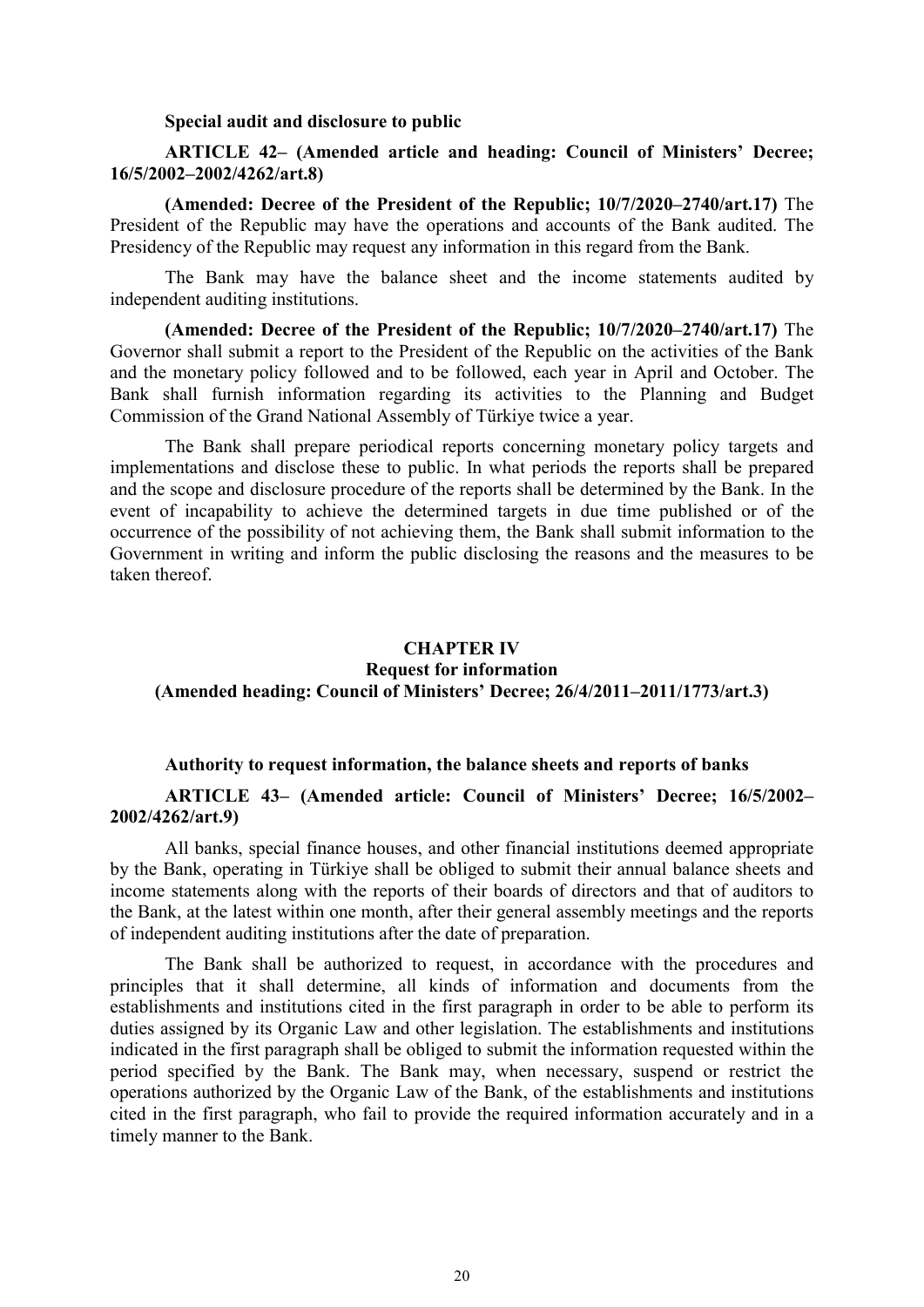(Amended: Decree of the President of the Republic; 10/7/2020–2740/art.18) The Bank, concerning the issues that fall within the scope of its powers and duties, may request information from establishments and institutions assigned to regulate and supervise the establishments and institutions referred to in the first paragraph. The Bank may, when necessary, convey its opinions and observations regarding the establishments and institutions referred to in the first paragraph, to the Presidency of the Republic, Banking Regulation and Supervision Agency and to other establishments and institutions authorized to regulate and supervise the said.

The Bank may, in collecting statistical information, cooperate with public establishments and institutions, Undersecretariat of Treasury, State Institute of Statistics and the authorities of other countries entitled to collect statistical information and with international institutions. The Bank shall be authorized to directly request and collect, all statistical information relating to the financial system and other statistical information that shall be deemed necessary for the surveillance of developments in the economy and the balance of payments, from banks, other financial institutions and persons. The ones from whom information is requested shall be obliged to submit this information accurately in accordance with the procedures and principles to be determined by the Bank. The Bank shall be authorized to investigate and supervise the accuracy of this information with the concerned parties, and to request additional information and documents.

The Bank may publish the statistical information that it deems necessary. However, the Bank may not publish or disclose the statistical information having a private and personal nature nor may it submit these to any official authority or private body other than the Banking Regulation and Supervision Agency. This information shall not be used for purposes other than those of statistical nature nor as means of evidence.

## Authority to request information from real and legal persons

## ARTICLE 44– (Redrafted repealed article and heading: Council of Ministers' Decree; 4/6/2018–2018/11894/art.1)

The Bank shall, in order to monitor the operations of real and legal persons which affect their foreign exchange position, be authorized to request all kinds of information and documents from real and legal persons that it shall determine. The procedures and principles, including also the scope, collection and monitoring methods, supervision of the accuracy and sharing of the information and documents to be requested and provision of outsourcing services, shall be determined by the Bank.

In the implementation of this article, the provisions of Article 35 and sub-paragraph (a) of paragraph (II) of Article 68 of the Organic Law of the Bank shall also apply to employees of outsourcing institutions.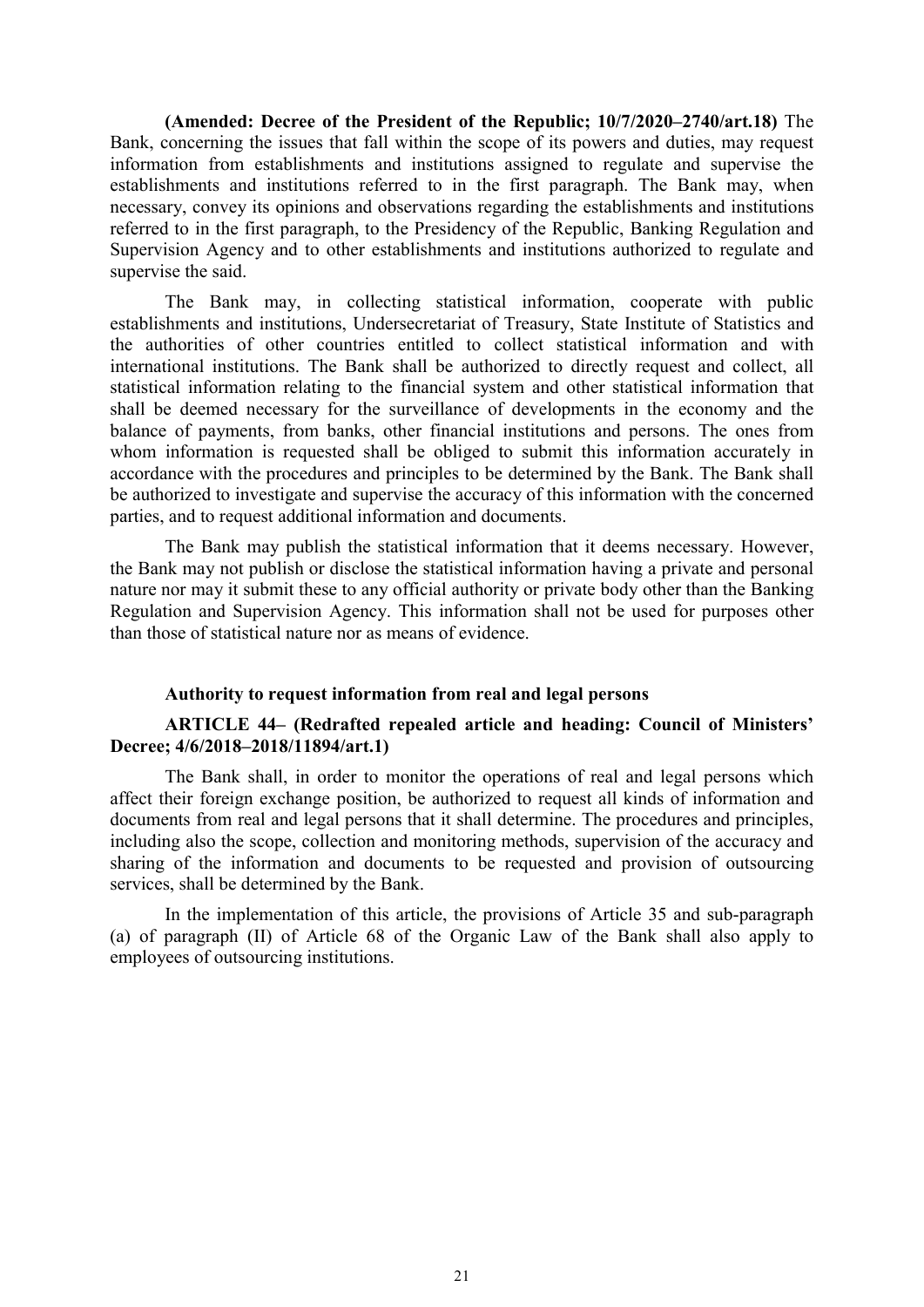## PART V Operations to be performed by the Bank

# CHAPTER I Operations with credit institutions

# Acceptance of bills and documents for rediscount and advance

ARTICLE 45– (Amended article: Council of Ministers' Decree; 16/5/2002– 2002/4262/art.10)

(Amended paragraph: Council of Ministers' Decree; 29/5/2017–2017/10431/art.3) The Bank may, within the scope of principles that it shall determine, accept commercial bills and documents to be presented by banks for rediscount, provided that they bear at least two signatures of solvent persons. The types of commercial bills to be accepted for rediscount and all other issues shall be stipulated by the Bank. The maximum amount of loans to be extended in accordance with Article 45 of the Organic Law of the Bank and their limits as per credit types shall be determined by the Bank by taking monetary policy principles into consideration.

The Bank may also grant advances against the bills that it may accept for rediscount.

### Medium term rediscount and advance operations

ARTICLE 46– (Repealed article: Council of Ministers' Decree; 16/5/2002– 2002/4262/art.15)

Maximum amount of bills to be accepted for rediscount or advance

ARTICLE 47– (Repealed article: Council of Ministers' Decree; 16/5/2002– 2002/4262/art.15)

#### Advance against bonds

ARTICLE 48– (Repealed article: Council of Ministers' Decree; 16/5/2002– 2002/4262/art.15)

#### Discount Committees of the Head Office and of the Branches

ARTICLE 49– (Repealed article: Council of Ministers' Decree; 16/5/2002– 2002/4262/art.15)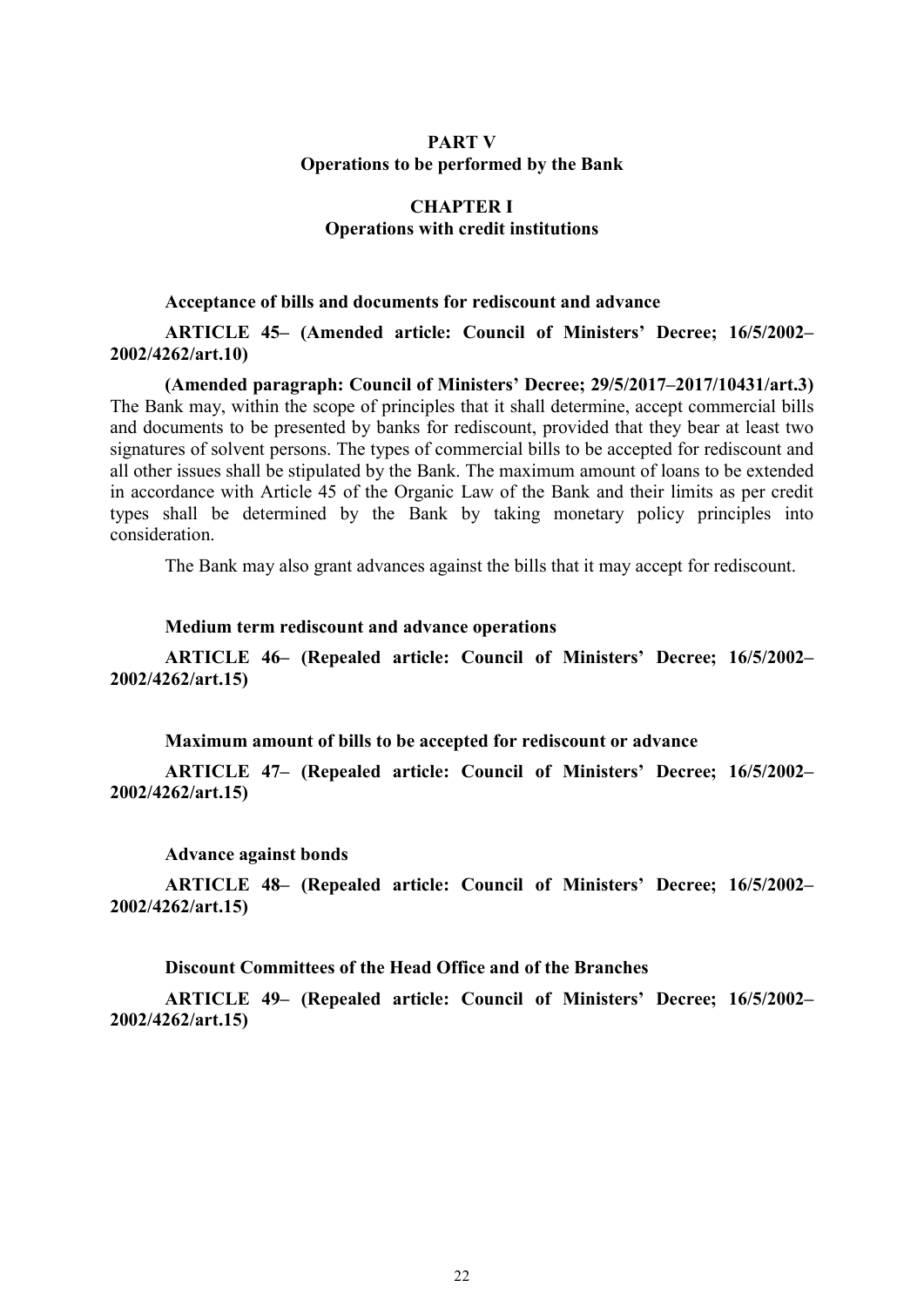## CHAPTER II Operations with the Treasury and public institutions

### Short-term advances to the Treasury

ARTICLE 50– (Repealed article: Council of Ministers' Decree; 16/5/2002– 2002/4262/art.15)

#### Credit to public institutions

ARTICLE 51– (Repealed article: Council of Ministers' Decree; 16/5/2002– 2002/4262/art.15)

### CHAPTER III

#### Open market operations

## ARTICLE 52– (Amended article: Council of Ministers' Decree; 16/5/2002– 2002/4262/art.11)

The Bank may, with an aim to effectively regulate the money supply and the liquidity in the economy within the framework of monetary policy targets, conduct open market operations against the Turkish Lira such as outright purchase and sale of securities, repurchase and reverse repurchase, lending and borrowing securities and lending and borrowing of the Turkish Lira deposits, and act as an intermediary in these operations. The open market operations to be carried out by the Bank and their procedures and principles, and the instruments bearing high liquidity and low risk levels which shall be subject to open market operations shall be determined by the Bank.

The Bank, within the scope of open market operations, may issue liquidity bills whose maturity shall not exceed 91 days, and that shall be tradable in the secondary markets, for its own account and behalf. However, the matters such as the prevention of the liquidity bills from being a permanent alternative investment tool, and the limitation of the issuance of the said bills merely with the aim to promote the effectiveness of open market operations shall be taken into consideration. The agreement period of repurchase, reverse repurchase and the Turkish Lira deposit transactions of the Bank shall not exceed 91 days; the initiation of the period shall be the value date of the transactions.

The Bank shall be authorized to designate establishments and institutions related to the operations falling within the scope of Article 52 of its Organic Law, from among banks and intermediary institutions specified in Law No. 2499 on Capital Markets, by taking the nature of the operation into consideration.

Open market operations shall be conducted only for monetary policy purposes and shall not be conducted to provide credit to the Treasury, to public establishments and institutions, or to other establishments and institutions.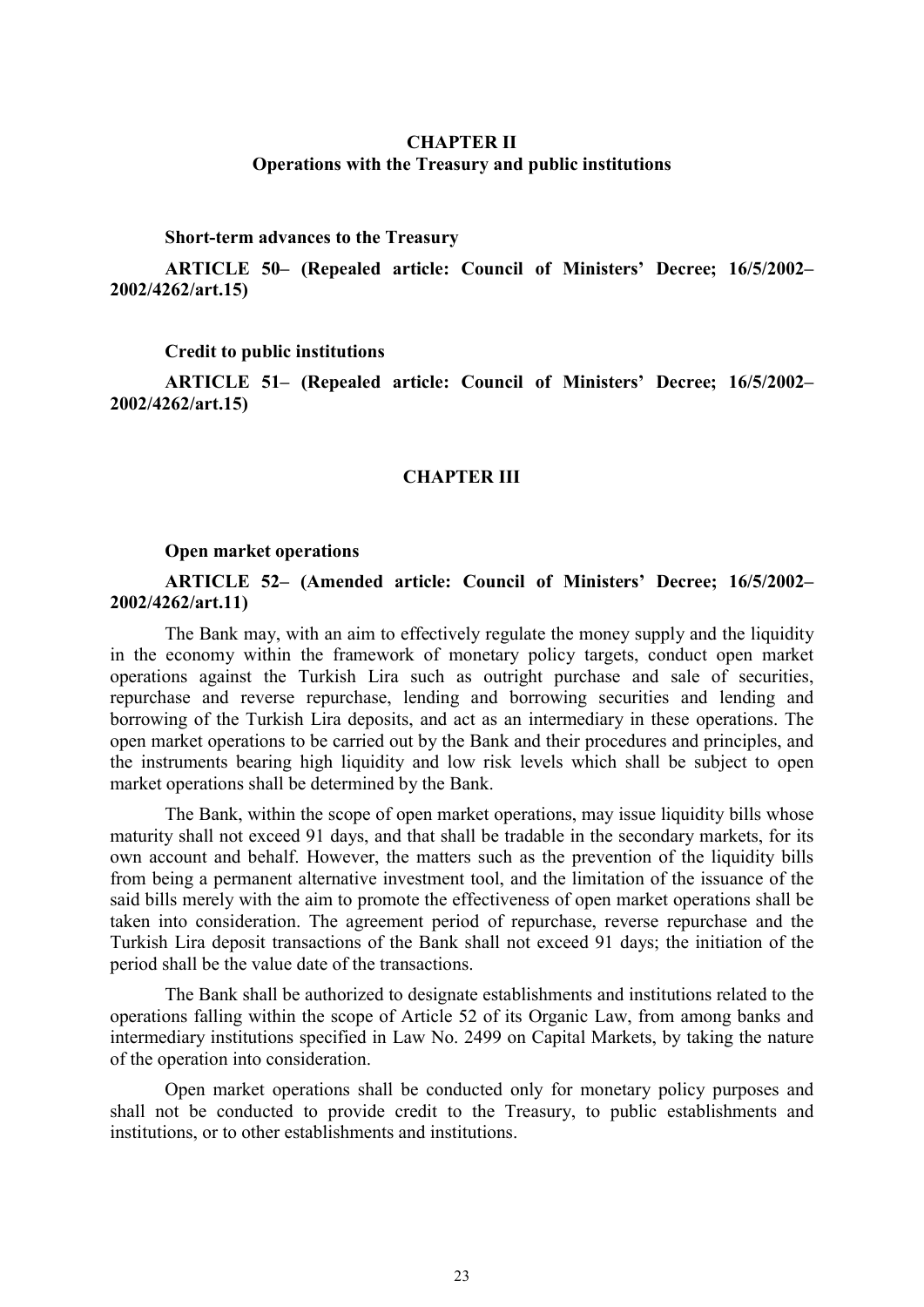### CHAPTER IV

#### Operations on gold and foreign exchange

## ARTICLE 53– (Amended article: Council of Ministers' Decree; 16/5/2002– 2002/4262/art.12)

a) In order to determine the value of the Turkish Lira against foreign currencies, the Bank may, within the framework of its monetary policy, execute spot and forward purchase and sale of foreign exchange and banknotes, and may execute foreign exchange swaps and other derivatives transactions provided that the conditions thereof shall be determined beforehand.

b) The Bank shall manage the gold and foreign exchange reserves of the country consistent with the monetary policy targets and practices. The Bank may, with this objective and in compliance with the procedures and principles that it shall determine, perform all kinds of banking activities in the domestic and international markets covering spot or forward purchase and sale of gold, foreign exchange, securities and derivatives products, as well as lending and borrowing operations, by taking into consideration the safety, liquidity and return priorities respectively.

#### Loan limits

ARTICLE 54– (Repealed article: Council of Ministers' Decree; 16/5/2002– 2002/4262/art.15)

### CHAPTER V

#### Other operations

ARTICLE 55– The Bank may perform banking operations and services to be determined by the Board.

The Bank shall supervise the operations of interbank clearing houses that are in places where its branch offices are located.

## PART VI

#### Operations prohibited for the Bank

# ARTICLE 56– (Amended article: Council of Ministers' Decree; 16/5/2002– 2002/4262/art.13)

The Bank may not, grant advance and extend credit to the Treasury and to public establishments and institutions, and may not purchase debt instruments issued by the Treasury and public establishments and institutions in the primary market.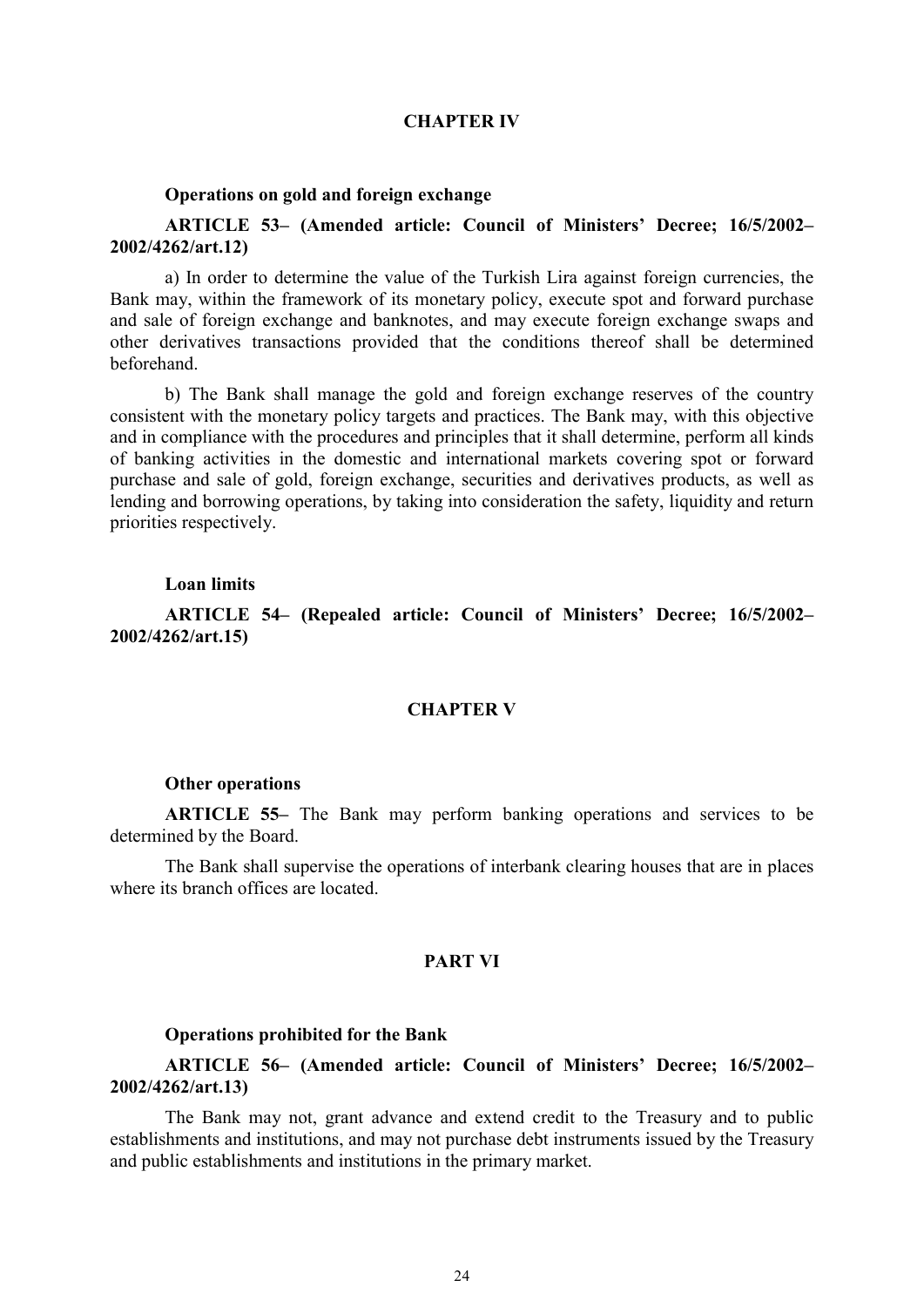The Bank may not extend credit and grant advance except for the operations authorized by its Organic Law, and the credit to be extended and the advance to be granted may not be unsecured or without cover, and in any manner whatsoever the Bank may not, be a guarantor or provide security except for the transactions directly related to itself.

### PART VII

# Accounts and balance sheet of the Bank, bulletin, exceptions, exemptions and miscellaneous provisions

## Accounting period

ARTICLE 57– The accounting year of the Bank shall start on 1 January and end on 31 December.

### Balance sheet and report

ARTICLE 58– (Amended: Decree of the President of the Republic; 10/7/2020– 2740/art.19) The Bank shall, at least 15 days prior to the meeting of the General Assembly, submit to the Presidency of the Republic the balance sheet and the income statement along with the annual report that it shall prepare as of the end of each calendar year and shall have the balance sheet published in the Official Gazette.

#### Provisions and special reserves

ARTICLE 59– Provisions, in the amounts to be deemed appropriate by the Board, may be set aside from the gross annual profit of the Bank in order to meet risks which may occur in the future due to the operations of the Bank.

Banknotes whose statute of limitations has expired as well as the differences arising from replacement in accordance with sub-paragraph (b) of Article 37 of this Articles of Association shall be included in special reserves.

### Allocation of the profit

ARTICLE 60– The annual net profit of the Bank shall be allocated as follows:

## a) (Repealed sub-paragraph: Decree of the President of the Republic; 10/7/2020– 2740/art.20)

b) 6 percent of the nominal value of its share capital to the shareholders as the first dividend;

c) (Amended: Decree of the President of the Republic; 10/7/2020–2740/art.20) After deducting the above-stated percentage; a maximum of 5 percent of the remaining amount to the staff members of the Bank in an amount not to exceed the sum of two months' of their salaries and 10 percent to the reserve fund;

d) A second dividend to the shareholders in the ratio of a maximum of 6 percent of the nominal value of its share capital by a decision of the General Assembly.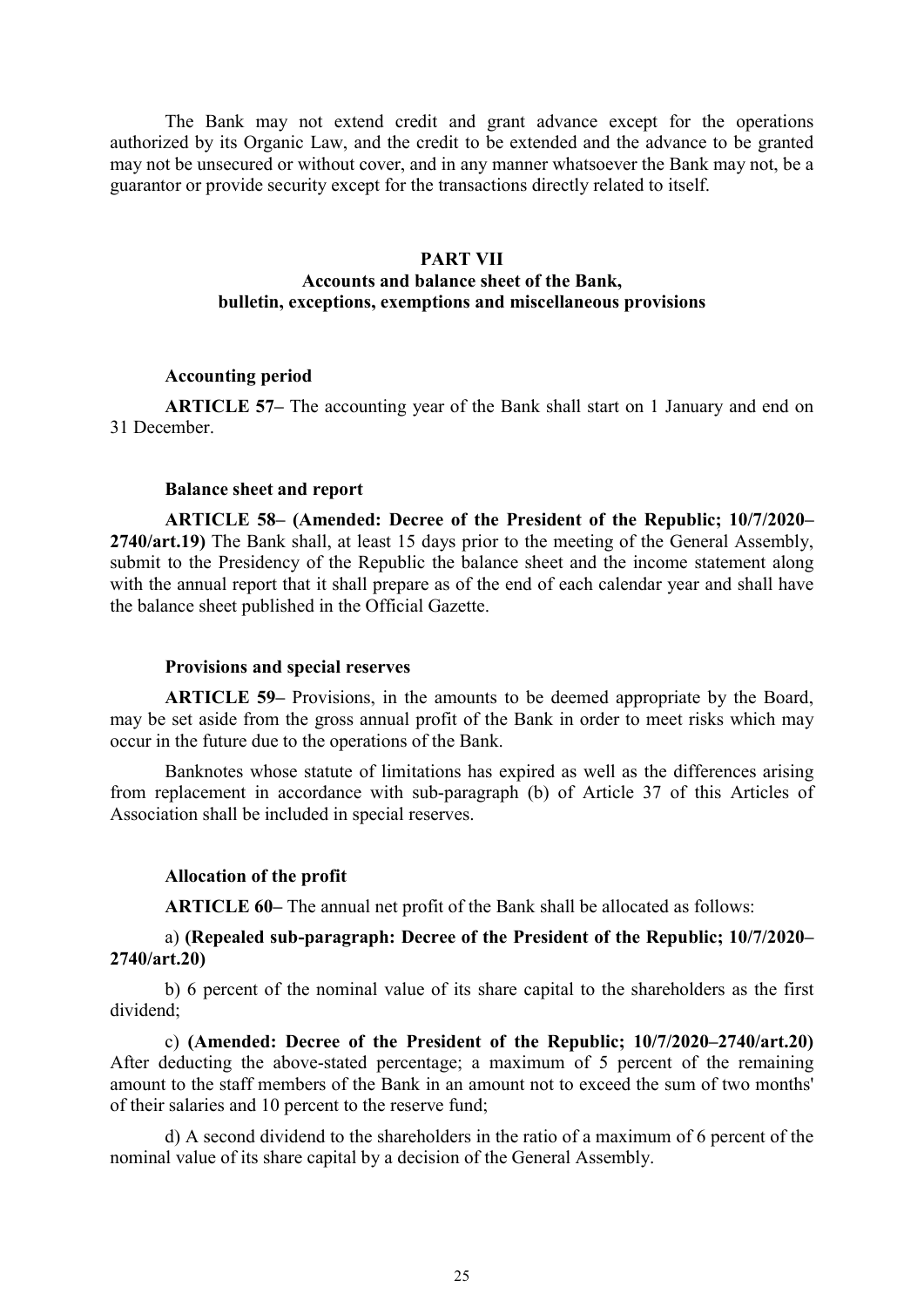The remaining amount after this allocation shall be transferred to the Treasury.

(Added paragraph: Decree of the President of the Republic; 10/7/2020– 2740/art.20) Accumulated reserve funds, excluding the reserve fund set aside from the profit of last year, may be allocated by being added to the profit every year.

#### Valuation differences

## ARTICLE 61– (Amended article and heading: Council of Ministers' Decree; 26/4/2011–2011/1173/art.4)

The valuation differences, arising from the valuation of foreign exchange and banknotes, other assets and obligations in terms of foreign currency, and gold in the assets and liabilities of the Bank due to changes in the value of Turkish currency against foreign currencies and changes in the price of gold in international markets, shall be monitored in a separate account.

Unrealized valuation differences accrued in favor of the Bank as the result of the valuation of foreign exchange and banknotes, and other assets and obligations in terms of foreign currency, and gold in the assets and liabilities of the Bank due to changes in the value of Turkish currency against foreign currencies and changes in the price of gold in international markets, shall not be included in the profit of the valuation period and not be recognized as income in corporate tax assessment. Unrealized valuation differences accrued against the Bank, on the other hand, shall not be deducted from the profit of the valuation period and not be recognized as expense in corporate tax assessment.

The provision of Article 280 of Tax Procedure Law No. 213 shall not apply to the valuation to be made under this article.

#### Liquidation

ARTICLE 62– In the event of liquidation of the Bank, the principles applicable to the liquidation shall be laid down by a law. The value of the shares shall firstly be paid out from the net assets originating from the liquidation. Of the amount remaining after the payment of the shares at par, 80 percent shall be paid to the Government and, 20 percent to the shareholders.

### Bank bulletin

ARTICLE 63– The Bank shall issue a bulletin briefly showing the statement of accounts as of the end of each week and shall publish it in the Official Gazette. The Bulletin shall contain the cash balance, gold holdings, foreign exchange position, the aggregate of the domestic bills to be paid, deposits held in foreign countries, and other claims on one hand; and the capital of the Bank, its reserves, the amount of banknotes in circulation, the deposits with the Bank, and other debts on the other hand; as well as the current rediscount, discount and interest rates applicable to the Bank's operations.

This bulletin shall be sent to the institutions to be deemed necessary and to foreign central banks.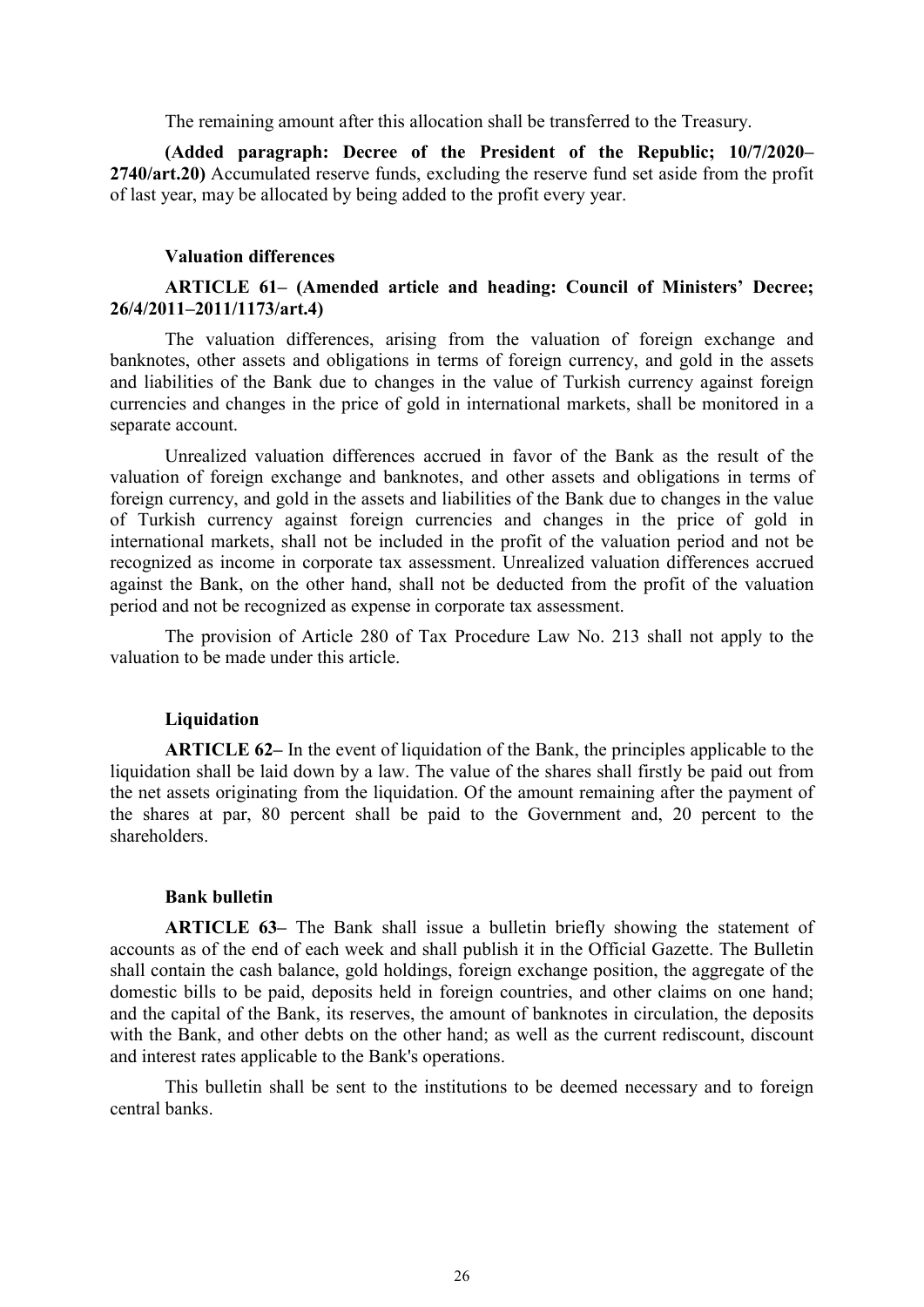### Exemption from taxes, duties and charges

ARTICLE 64– The capital of the Bank, its reserves, profits accrued in respect of class (A) shares as well as gold bullion or gold coins to be imported by the Bank; the imports to be effected for the Banknote Printing Works and its installations shall be exempt from all kinds of taxes, duties and charges.<sup>3</sup>

The Bank shall be exempt from stamp duty as well as from duties and charges of any kind to be paid by itself in connection with all the documents, announcements and other similar items associated with the operations of the Bank.

### Tariffs applicable to the transportation of valuables

ARTICLE 65– Weight-based freight tariffs shall apply to the transportation of all kinds of gold coins, gold bullion and the Turkish Lira banknotes, as well as bonds, bills and foreign banknotes belonging to the Bank by the vehicles of Türk Hava Yolları A.O., Türkiye Cumhuriyeti Devlet Demir Yolları İşletmesi, Denizcilik Bankası T.A.O. and D.B. Deniz Nakliyatı T.A.Ş..

## Nature of the books and records of the Bank

ARTICLE 66– All kinds of documents, records, books and bills of the Bank and the statements of accounts based thereupon shall be considered official documents.

## Domicile of the debtor

-

ARTICLE 67– The address given by the debtors or by their guarantors during the conduct of a transaction with the Bank shall be considered their legal domicile. Subsequent changes shall not alter the jurisdiction of the court or enforcement power.

## SUPPLEMENTARY ARTICLE 1– (Council of Ministers' Decree; 11/9/1985– 85/9859/art.10)

The terms "Minister of Finance" and "Ministry of Finance" referred to in this Articles of Association are amended to read as "Prime Minister" and "Prime Ministry" respectively.

PROVISIONAL ARTICLE 1– The Board of Directors of the Bank shall be transformed into Board, in accordance with and as of the effective date of the Organic Law of the Bank; the duties of the members shall continue until the end of their respective terms of

<sup>&</sup>lt;sup>3</sup> Provisions pertaining to all kinds of tax, duty and charge exemption applicable to importation are repealed by Article 1 of Law on the Repeal of Customs Exemptions Granted by Certain Laws No. 3283 dated May 6, 1986.

However, by the Decree of the Council of Ministers No. 95/7536 which is issued in accordance with Article 2 of the same Law and published in the Official Gazette No. 22513 dated January 4, 1996, it is so decided that any machine, equipment and supply to be imported by the Banknote Printing Works so as to be utilized in the production of banknotes and negotiable instruments shall be exempted from customs duty and Housing Development Fund.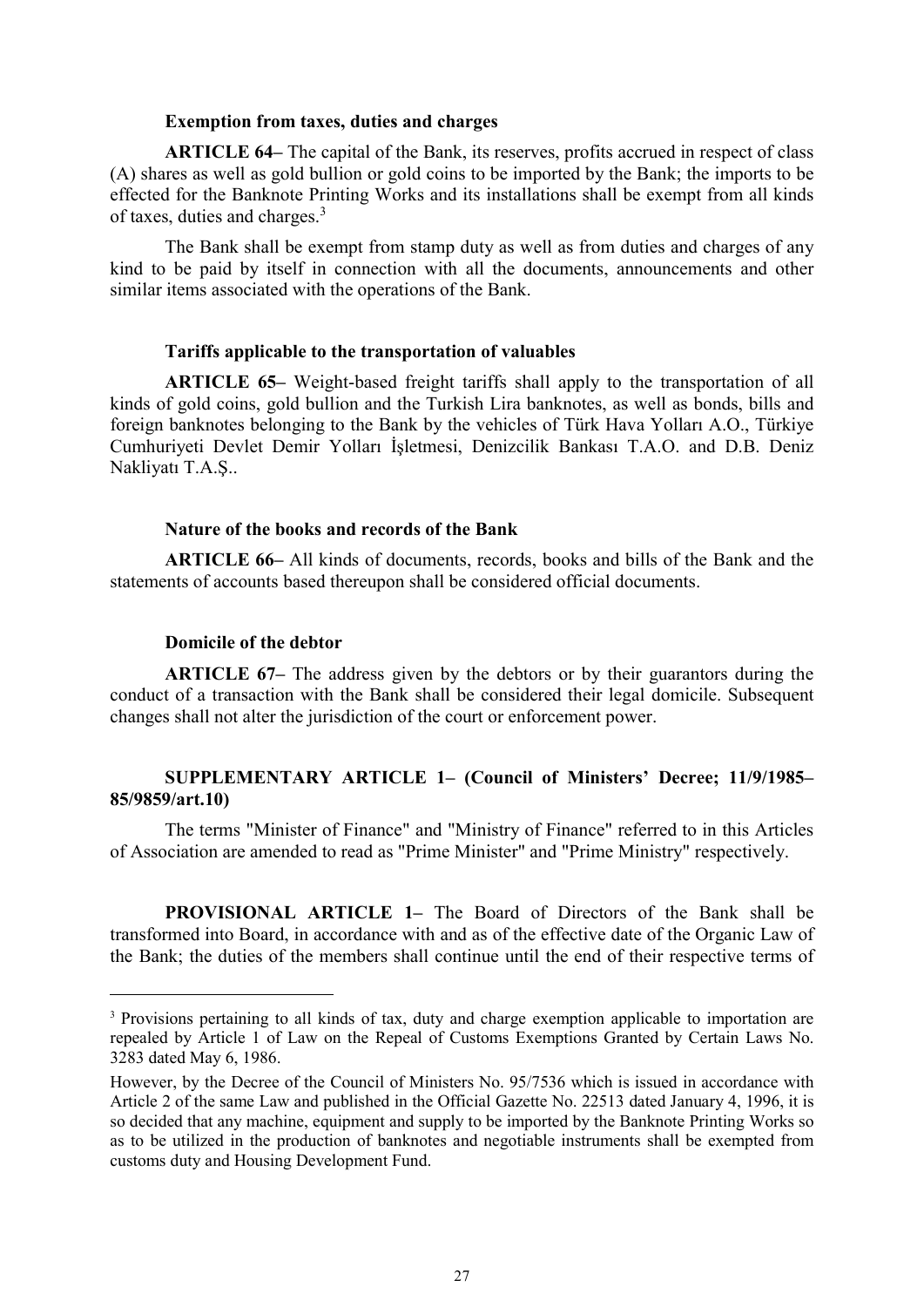office. The duties of the member of the Board of Directors representing the personnel shall terminate on the effective date of the Organic Law of the Bank.

PROVISIONAL ARTICLE 2– In accordance with and as of the effective date of the Organic Law of the Bank, the General Director of the Bank shall be designated as "Governor" and the Assistant General Directors of the Bank as "Vice Governors", and their duties shall continue until the end of their respective terms of office.

PROVISIONAL ARTICLE 3– Those who are auditors in accordance with and on the effective date of the Organic Law of the Bank, shall continue to perform their duties as members of the Audit Committee until the end of their terms of office.

PROVISIONAL ARTICLE 4– The duties of the persons employed in the Bank pursuant to and on the effective date of the Organic Law of the Bank shall continue.

PROVISIONAL ARTICLE 5– Pursuant to the Organic Law of the Bank, Treasury bills held in the portfolio of the Bank on the effective date of the said Law shall be liquidated in accordance with the principles and conditions to be determined by the Ministry of Finance and the Bank; and the advance account which has been extended to T. Emlak Kredi Bankası against Treasury guaranteed bonds shall be liquidated in accordance with the principles and conditions to be determined by the Ministry of Finance, the Bank and the institution concerned.

PROVISIONAL ARTICLE 6– Pursuant to the Organic Law of the Bank, the banknotes issued in accordance with Law No. 1715 and which circulate on the effective date of the Organic Law of the Bank shall remain in circulation under the provisions of the Organic Law until they are replaced by a new issue.

PROVISIONAL ARTICLE 7– All the decisions taken by the Committee for the Regulation of Bank Credits pursuant to and on the effective date of the Organic Law of the Bank shall continue to be valid unless otherwise decided by the Bank.

PROVISIONAL ARTICLE 8– Pursuant to the Organic Law of the Bank, the aggregate of the shares corresponding to the TL 10 million increase in the capital which was raised from TL 15 million to TL 25 million in accordance with Article 5 of the Organic Law of the Bank, shall be allocated to class (A).

The amount corresponding to the TL 10 million shares in question shall be covered all at once from the available provisions with the Bank until the first meeting of the General Assembly after the effective date of the Organic Law of the Bank.